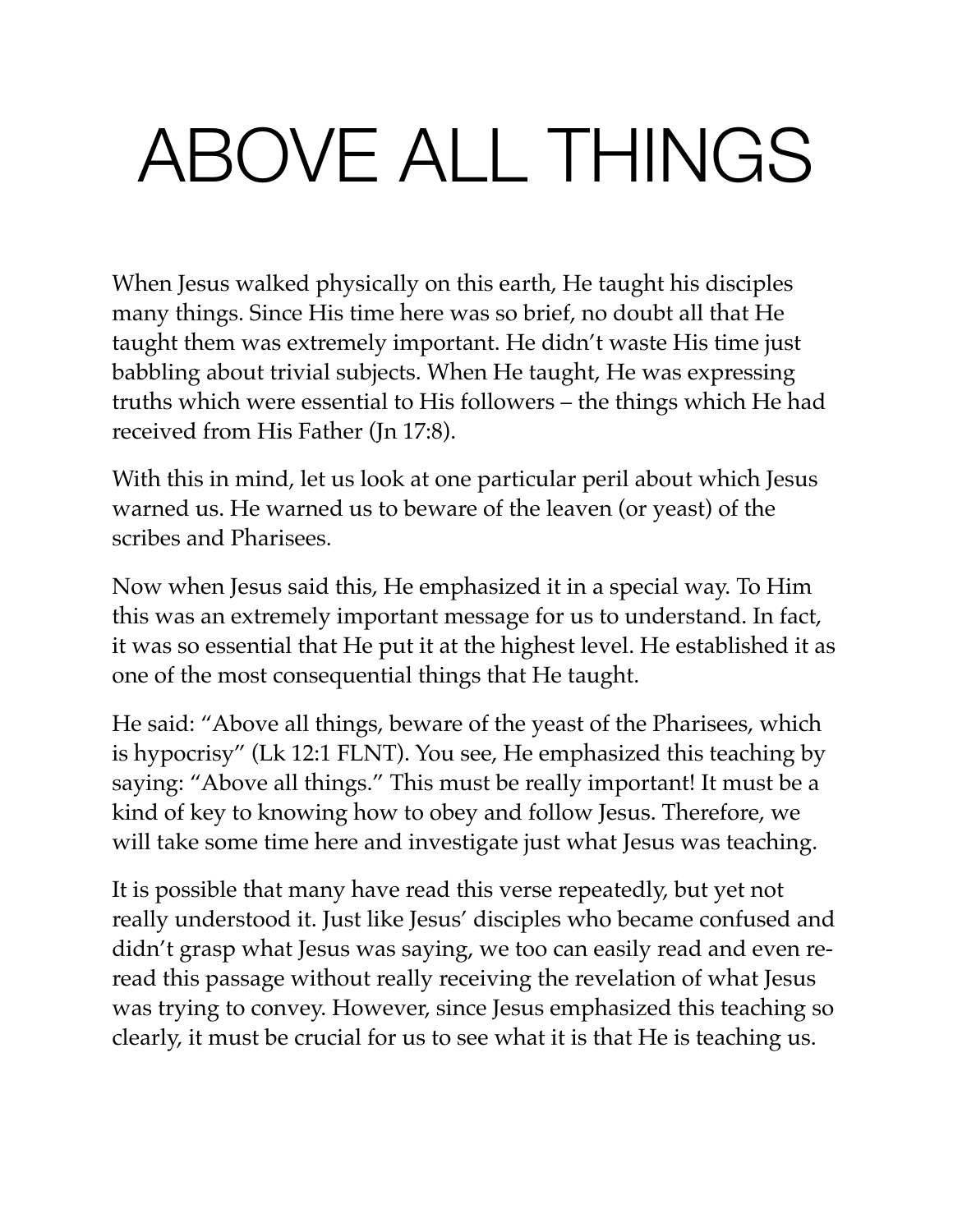To begin, we should understand that this word "hypocrisy" comes to us from the Greek word "HYPOKRITES" which was a person who acted in a Greek play. From this we can understand that, in essence, a hypocrite is an actor. It is someone who is pretending to be something he is not.

How do good actors do their jobs? Basically, they study the person whom they are going to imitate. They might read about that person. They may be able to meet the person face to face. Or, they might be able to watch some video of that person's life.

While learning about him, they memorize his facial expressions. They study his mannerisms, the way he dresses, and how he acts and reacts in different situations. They learn to imitate the voice and the way of speaking of the one they are copying. They even try to enter into the psyche of the other person so they can think as they do.

Then they take what they have learned and apply it by imitating the person whom they have studied. They begin to act and speak as if they were that person. Those who are really talented at acting can produce a very convincing imitation of that other person.

Now then, how does this apply to our walk with Jesus? What is it about this sort of activity that it is so essential for us to avoid? Why would Jesus so forcefully warn us against this particular practice? Let us examine these questions together.

One source which believers have for how Christians should behave is their "church." From those around them and perhaps from sermons from the pulpit, they learn things about how they should conduct their lives.

Perhaps they learn about how they should behave. Possibly they learn new "Christian" vocabulary. They may notice that other believers don't swear as much. They might learn that drunkenness is bad, lust is not good and lying is against the teachings of the scriptures. These and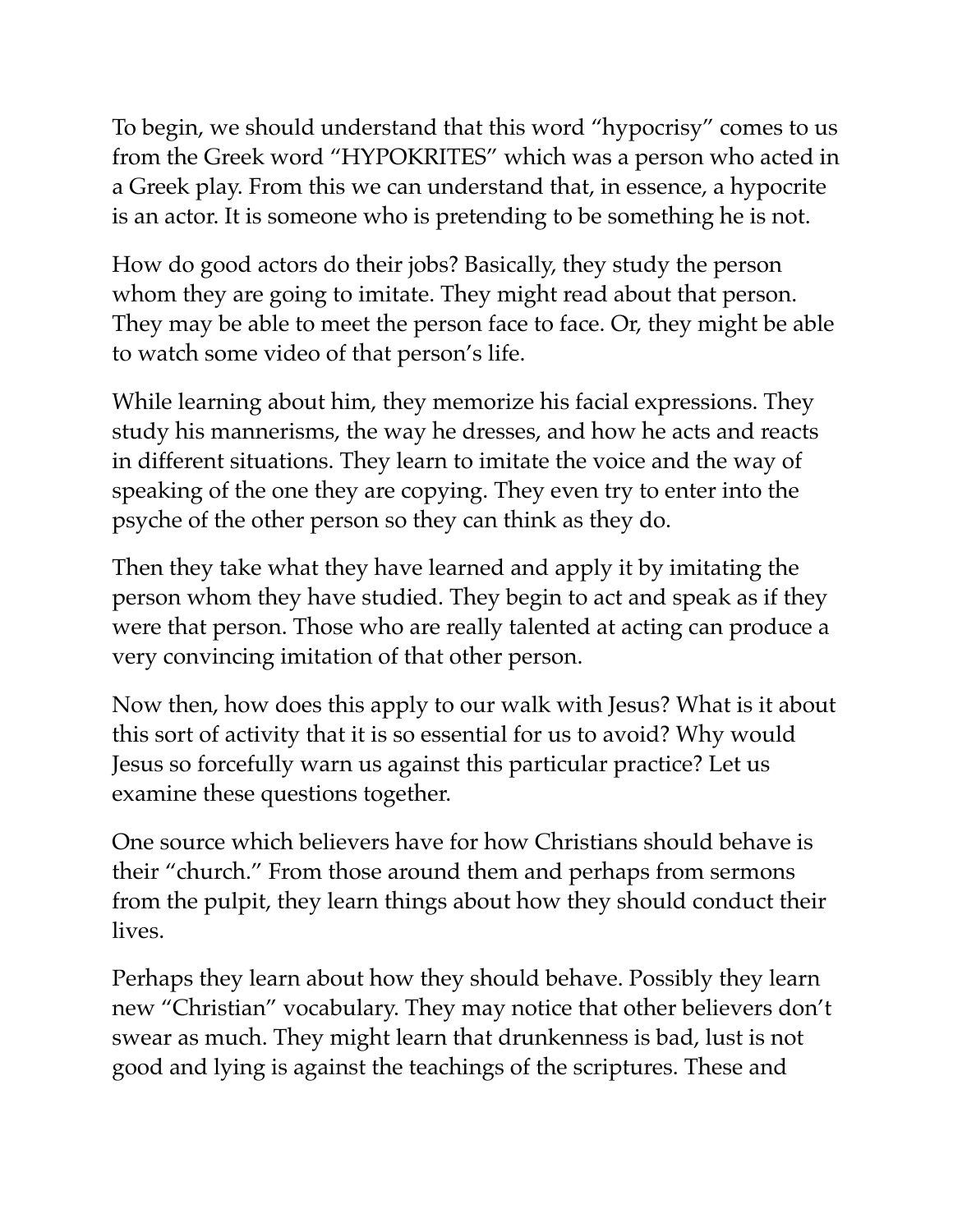many other things new believers pick up from their environment and those around them.

Some believers are also studying their Bibles. From the scriptures, especially the New Testament, they read about Jesus. Through their reading, they can extract many truths about His character and personality. They also learn about how He taught us to live, expressing various virtues which Jesus set up as goals which we are expected to attain.

Perhaps they learn about the necessity of forgiving each other. They see that they must be generous with their time and money. They understand the importance of meekness and humility.

They are taught that they will suffer persecution and that they must remain faithful through all kinds of trials and tribulations. Finally, they realize that they must be loving to everyone in all sorts of situations.

Now what many Christians do when they begin to appreciate these virtues and see that God requires them to express them in their lives is to begin to put them into practice. They begin to train themselves to imitate what they see in the scriptures. They begin to act out what they have understood.

For many, their Christian lives are based on ever more learning. They learn how to worship, learn how to pray, learn how to cast out demons, learn how to study the Bible, learn how to evangelize and many other things.

Some spend their time continually studying the Bible or listening to others who do so, constantly refining their lives to conform to what they see there. They modify their hair styles and their dress. They try to change their speech habits. They try to treat others in a different way than they did before. They even attempt to control their inner selves, i.e. their temper, their desires, and even their thoughts. Perhaps those who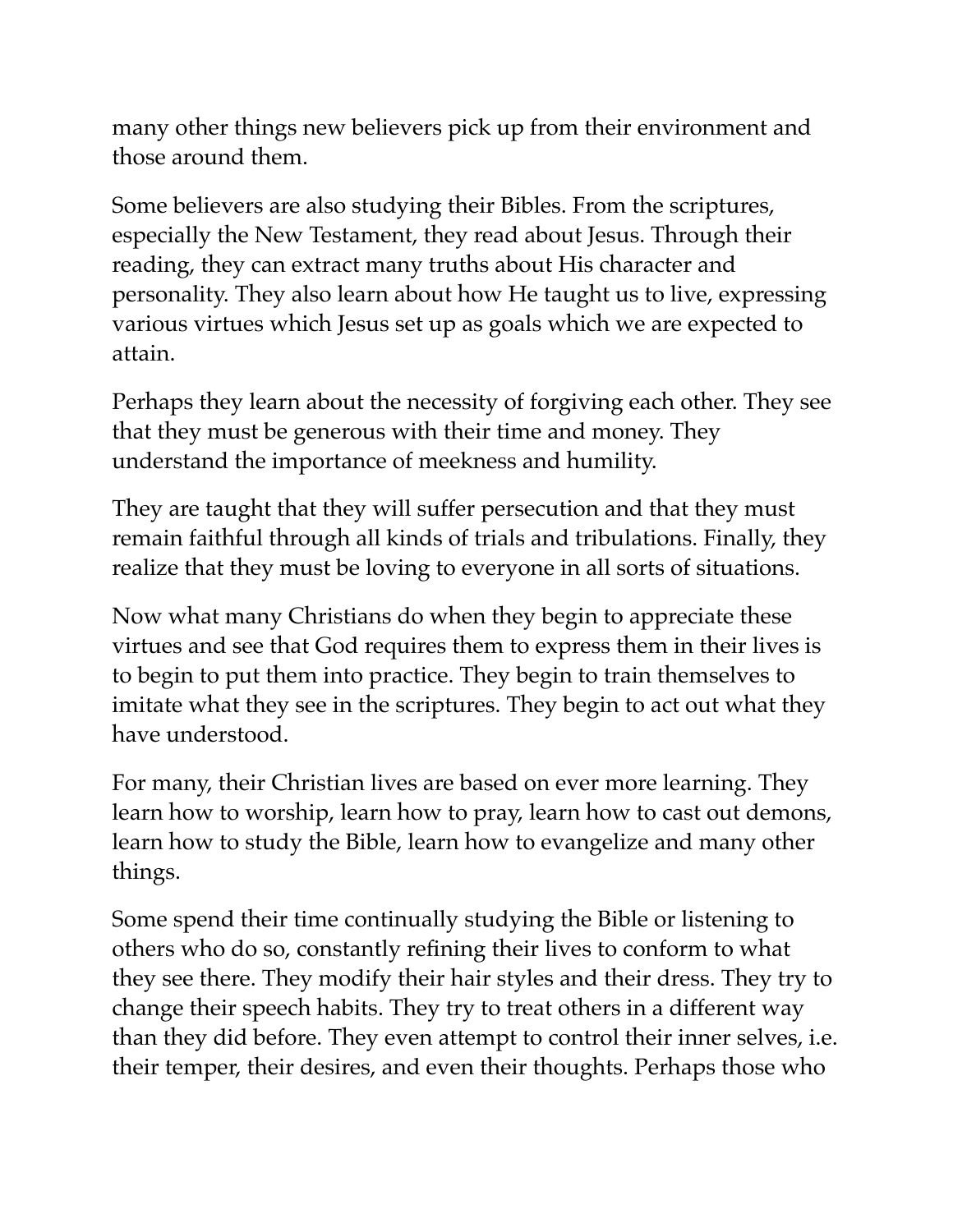have a strong will and, therefore, are "good" at this can produce something that could be thought of as an imitation of Jesus.

Yet for far too many, their inner lives do not correspond to what they pretend to be in front of other Christians. Their actions are not a result of a transformation of their inner selves. Their life is not a spontaneous expression of Jesus' nature but just an imitation of it. They are not really what they pretend to be. Instead, it is a behavior they have learned and practiced. It is a reproduction or simulation of how they think they should behave. It is just an act.

This unfortunate fact is revealed in their private lives. When they are alone, when no one else is watching, when they are just with their families or close friends, their actions are different. Their character in private doesn't match their actions in public. This is true for far too many believers.

Furthermore, in times of stress, pain, or difficulty, what is expressed through them is often not the virtues they have been pretending to have in front of others. When extreme situations come along, it is often not the nature of Jesus which they express.

They become irritable, angry, offensive or selfish. They do and say things which hurt others. When the pain of some situation or temptation comes along, it overcomes their ability to control themselves and act "like a good Christian." It is then that what is really in their hearts comes out. Often, it is not very pretty.

Many realize that their lives don't really measure up to God's standard. So they hide their sins from others and even try to hide them from themselves. Perhaps they excuse themselves for this double life by thinking that everyone else is just the same. After all, they reason, no one is really perfect.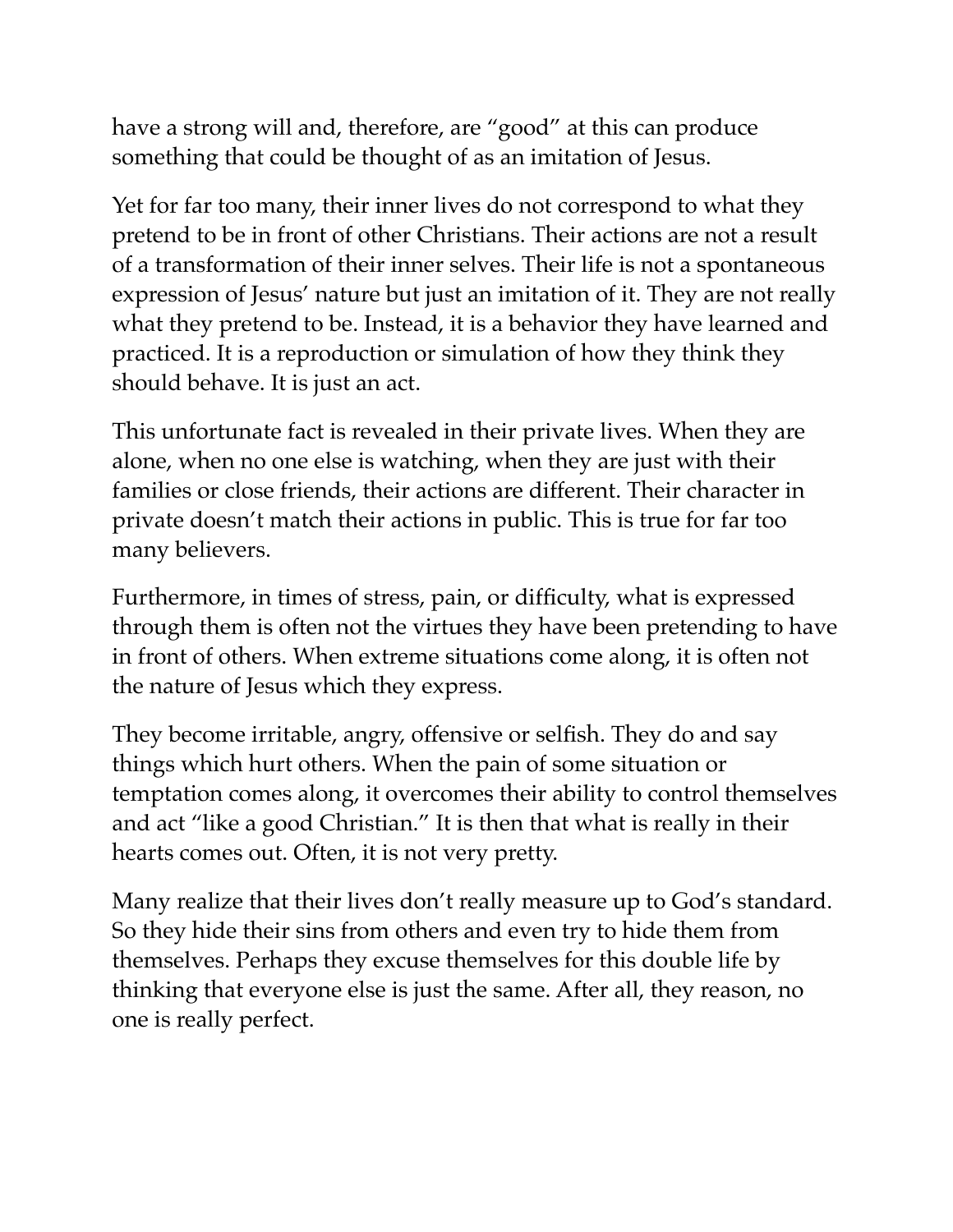So, even though they have things in their hearts which they don't like and of which they and God don't approve, they just put on a good face in front of Christians so they won't be rejected by them.

This type of Christianity is common. It is what many consider good and even right. In fact, this "acting like a Christian" is an almost universally accepted method among countless believers around the world. What could be more correct than trying to put into practice what we learn in the Bible? What could be better than "biblical" Christianity? Shouldn't we be trying to imagine what Jesus would do in each situation and then try to practice it?

Why would Jesus so forcefully and clearly warn us against such activity? It is because it is just an imitation, a piece of theater. It is just a human being trying to act like God.

Since this may startle or even offend some readers, let us take some time to investigate this together.

To begin, we must affirm here that Jesus really does expect His followers to express all of His many virtues. The few mentioned previously are only a small example of the innumerable characteristics of His holy life. Yes, He really does expect that our lives will be full of and actually express all His wonderful attributes. We cannot, indeed we must not, ever, simply excuse ourselves from such holiness and purity by imagining that it is not possible.

Unfortunately, many believers, after trying for many years to attain these virtues, have simply given up and changed their theology to excuse themselves from expecting any kind of visible godliness in their lives.

What then is God's plan? How can we attain to what we see in the Bible if it is not to imitate what we have read about? How can we be truly, visibly, actually righteous? What is the way if it is not to study the Bible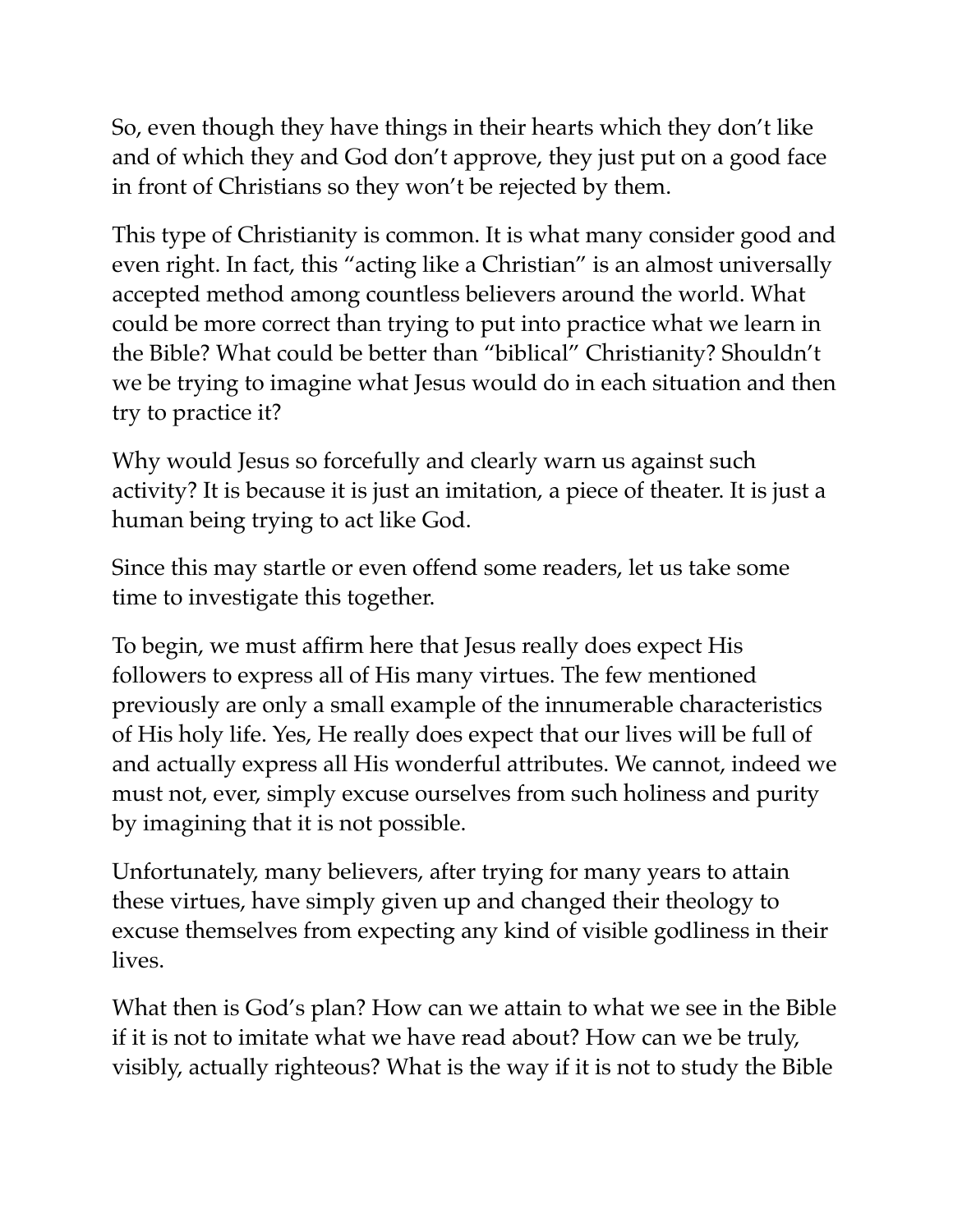and try to practice what we read there? How can we avoid being merely an actor on the Christian stage?

#### **THE FATHER'S LIFE**

When Jesus came to earth, He was an expression of something very precious – the Father's life. We read: "In him was *the Father's* life and this life was the light of men" (Jn 1:4 FLNT). This word "life" here in Greek is ZOÊ, which is used almost exclusively in the New Testament to refer to the life of God.

Jesus was full of this supernatural life. Although He inherited a human life from Mary his mother, He chose to live by the superior life within Him, the life of His Father, God. He said: "As the living Father hath sent me, and I live by the Father..." (Jn 6:57 KJV).

You see, this was the secret of Jesus' holy life. He "lived by the Father." His countless virtues, His great power, His incredible holiness, His love and service to mankind was a result of the Divine life within Him. Jesus was not imitating His Father. He was not acting. He was just expressing the nature of the life which was inside of Him. He was allowing the life of God to live through Him.

God is holy. He is righteous, just, and good. He is not trying to be this way. It is not the result of any effort on His part. He just *is* this way. The word "righteous" is, in fact, merely the definition of His holy nature. All the virtues we read about in the Bible are really just an expression of the nature of God. Not only this, but since God is by nature completely holy, He cannot even be tempted by sin (Js 1:13). In fact, He abhors it. It has no attraction whatsoever for Him.

What sin really is, is anything which is contrary to the nature of God. It is He who made the universe and everything in it. He is the Supreme Being. He is the Master of all. Since He is the Creator, it is His character which defines what is right and what is wrong.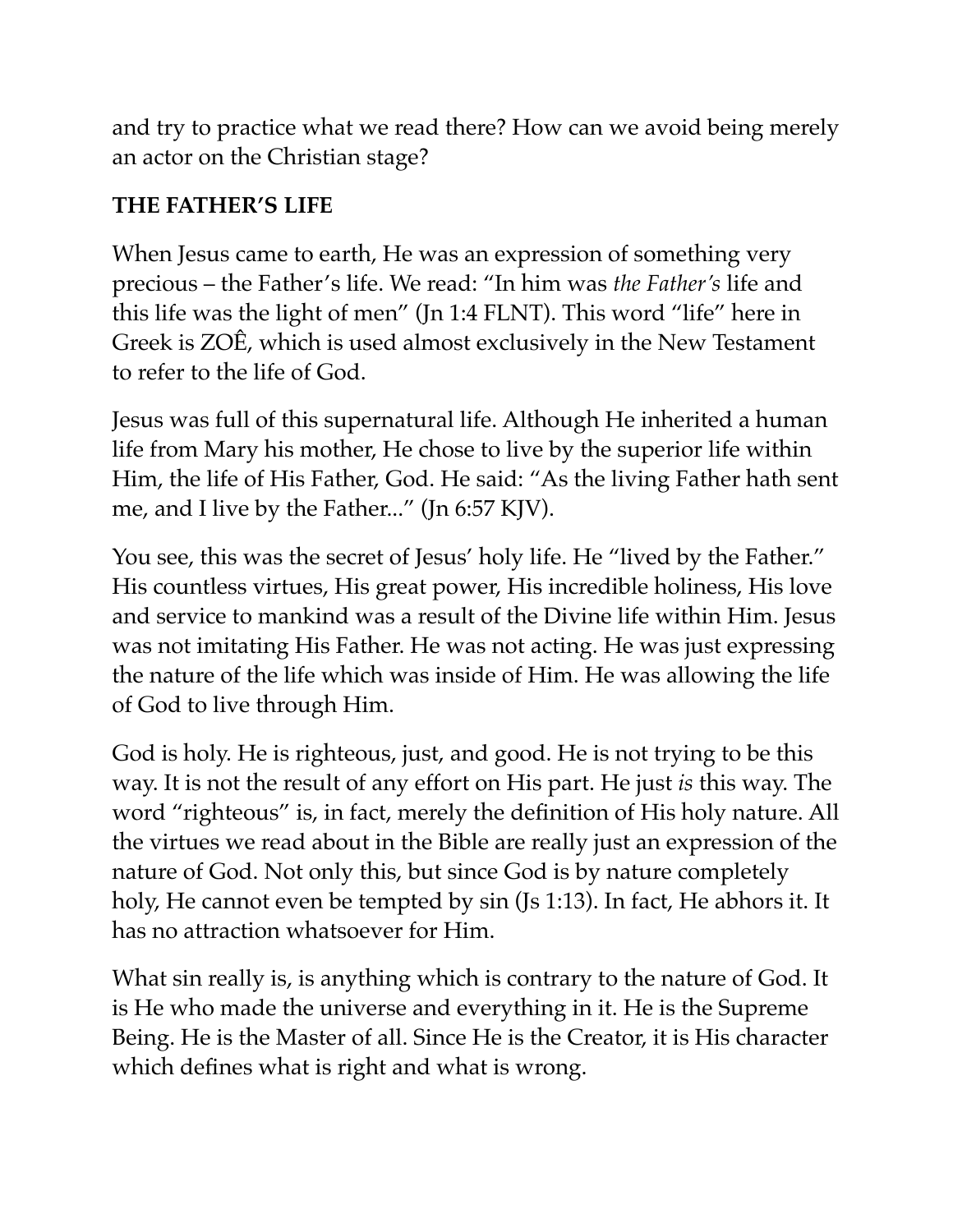The "right" things are those which harmonize with who He is. The "wrong" things are anything which are in violation of, or contrary to, His nature.

Sin is what separates man from God. This is because when we practice things which are opposite to who God is, this causes a separation between us and Him. Think about this. If you know someone who is constantly acting in an offensive way, you begin to avoid them. It is unpleasant for you to be around them. They always grate on your nerves by doing or saying things which you don't like.

Therefore, you distance yourself from them to minimize or eliminate the disagreeable result of being near them. In a similar way, sin separates us from God. Furthermore, those living in sin have a tendency to avoid intimacy with God, since their conscience troubles them when they draw near to Him.

As a result of Adam and Eve's rebellion, mankind fell into sin. Their human nature was changed. It became sinful. The fall of Adam and Eve was disastrous, not only for them but also for us, their descendants. This alteration of their nature was profound and irreversible. They, and as a result, we, became sinful. We sin, not because we just slip up once in a while and err, but because it is in our very nature to do so.

Mankind likes to ignore or cover over this fact. Society tries very hard to project a kind of "righteousness" and goodness, sweeping the ugly side of the human nature under the rug by trying to live by a set of rules and putting those who violate them – the "real sinners" – in prison or even killing them. Or, they invent an easier, human kind of righteousness, such as not eating animals or not criticizing people who have certain unusual tendencies.

But the truth is that all of us are sinners. The most ugly, repugnant sin lies in the heart of every man and woman. While much of this putrid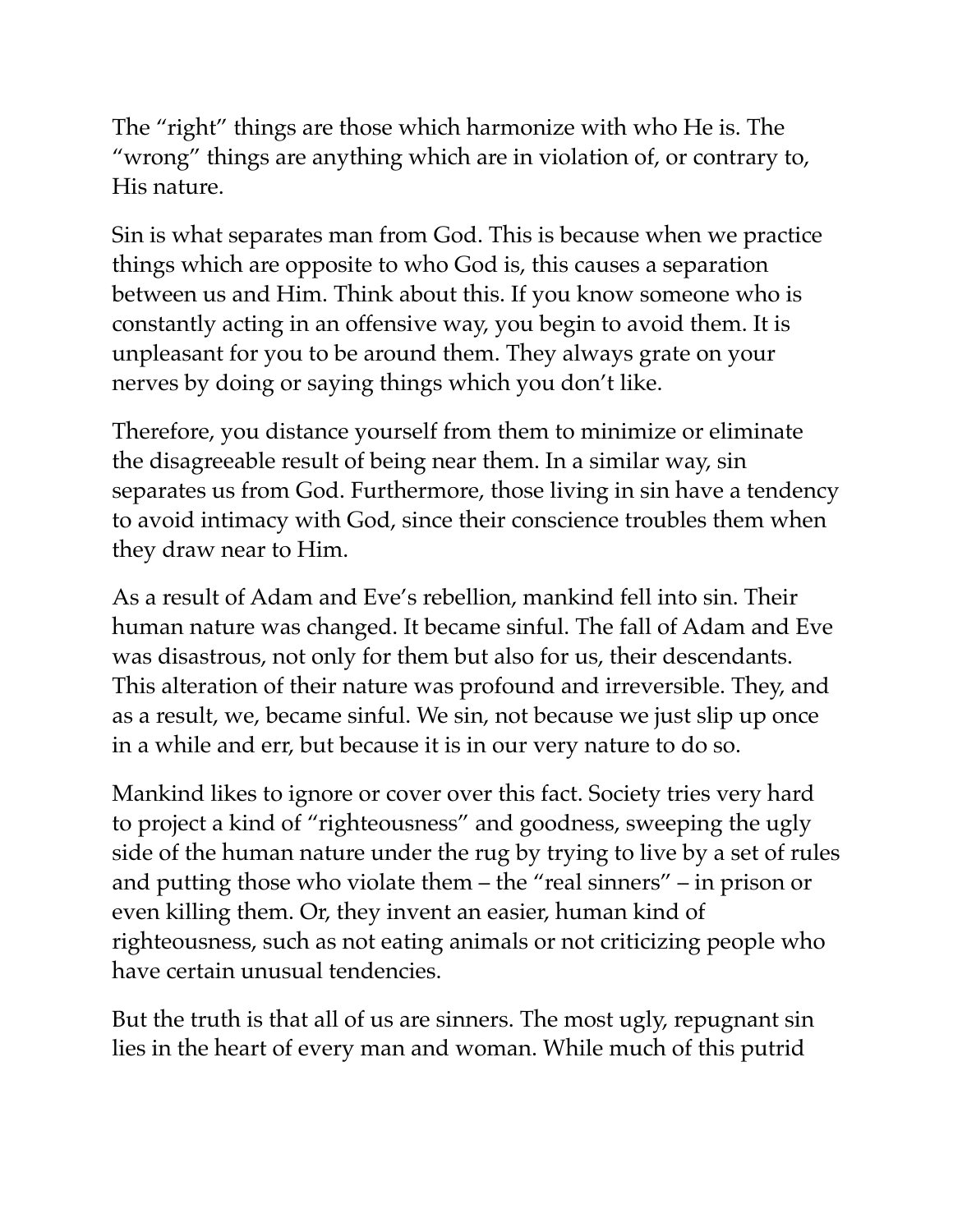expression of sin is kept in check by societal norms, our own consciences, laws, police, etc., it lives in every person.

As mentioned before, the "uglier" kinds of sins are often exposed when we are under extreme pressure. When everything is going well, we are often able to hide our inner impulses from ourselves and others. But when we find ourselves in situations of unbearable stress, pain, or fear they manifest themselves.

An example of this could be what happened in New Orleans, Louisiana after a recent hurricane. When the public utilities and other supplies were cut off, people found themselves without food and water. Suddenly they were starving and dying of thirst. In this extreme situation, neighbors who had known each other for years began to act in different ways than before.

Instead of greeting others and being friendly, they attacked each other and even killed each other to get what they felt they needed. The sin which was hidden deep in their hearts found its expression under extreme duress.

Now some might excuse this behavior by blaming the circumstances in which it occurred. However, let me be frank with you. Nothing can come out of you which was not already within your heart. Circumstances do not make you what you are, they just expose what you are. They merely strip away the natural inhibitions and societal restraints which hide what we are from ourselves and from others.

The truth is that we are all capable of the most heinous sins. Murder, rape, hate, robbery and every kind of ugliness lives within every human heart. If you do not know this about yourself, it is because you have never been put into an extreme situation where what is inside of you has been exposed.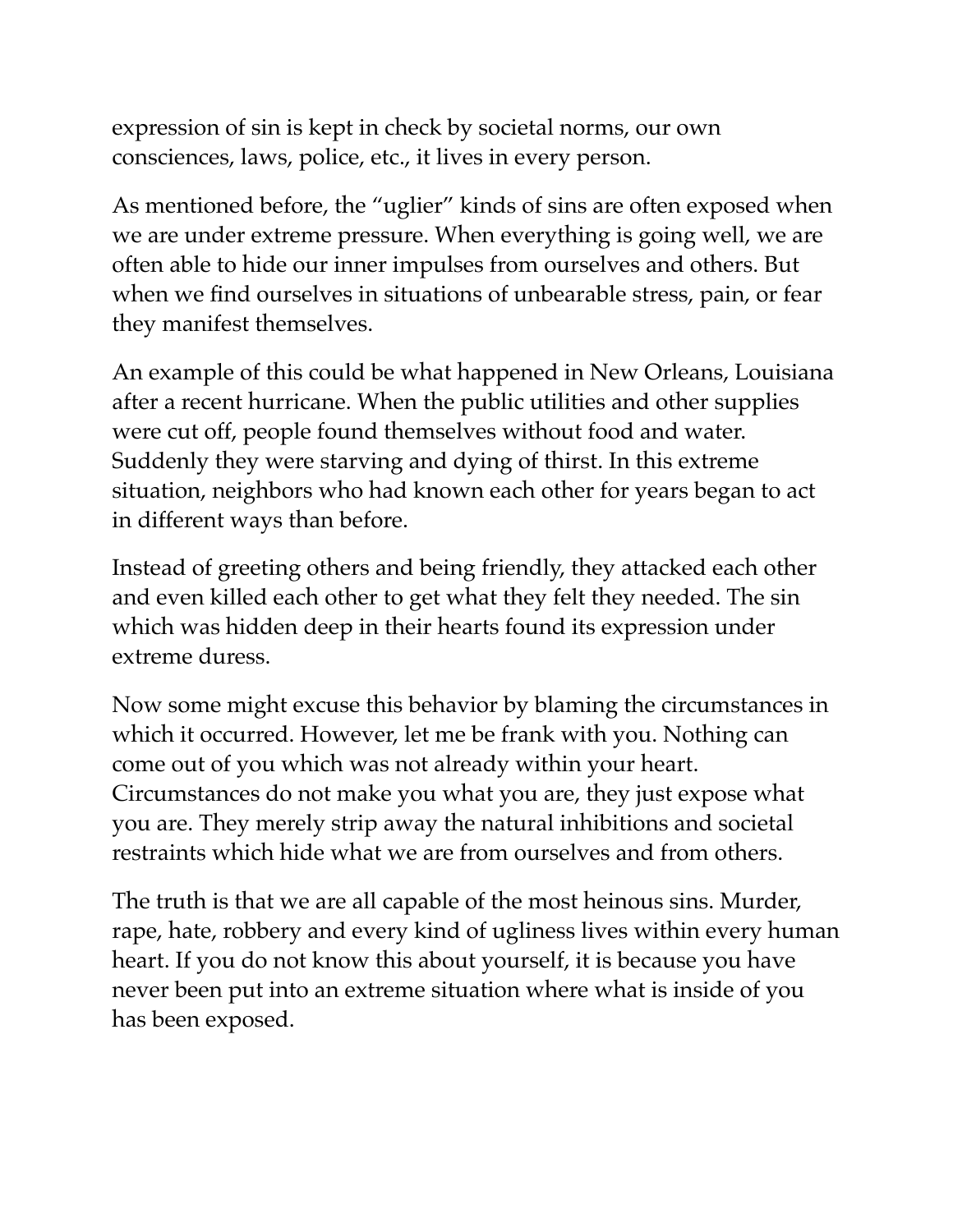I am not insisting here that all human beings will sin in the same way, but only stating a truth: all of us are sinners and this sin is most frequently brought to the surface under duress.

Of course, pressure is not the only thing which brings out our sin. We all sin many times a day naturally and without any effort. These sins may not be so obvious or repugnant, but nonetheless, they are activities, words, and actions which violate the nature of our holy God. They are merely the automatic expression of our fallen human nature.

Perhaps we envy someone else. Maybe we wish we had what they have, be it good looks, money, fame, etc. It might be that we tell "little" lies to avoid punishment or get ahead financially or socially. Sometimes we hate other people who have mistreated us. We lose our temper. We hurt others. Perhaps we drink too much or practice sex outside of the marriage covenant which God ordained as the only condition in which sexual relations are approved by Him.

The list is endless, but such a "list" is merely a recitation of all human activities which violate God's holy nature.

This tendency to sin, this fallen, ugly nature which we all possess is incurable. That's right. There is no way to fix it. It is a fatal flaw that has been introduced right into our human life. It is called the "flesh" or the "fallen nature."

Many Christians today recognize this deficiency. So, they go about trying to correct this sin tendency by training themselves to act like Jesus. They are studying, listening to messages and sermons, going to conferences and retreats – all with the idea that they can teach themselves to behave in a different way. They can learn to act, speak, and even think like a "good Christian." Much, if not most, of Christian teaching today is involved in this effort to improve or correct the old nature.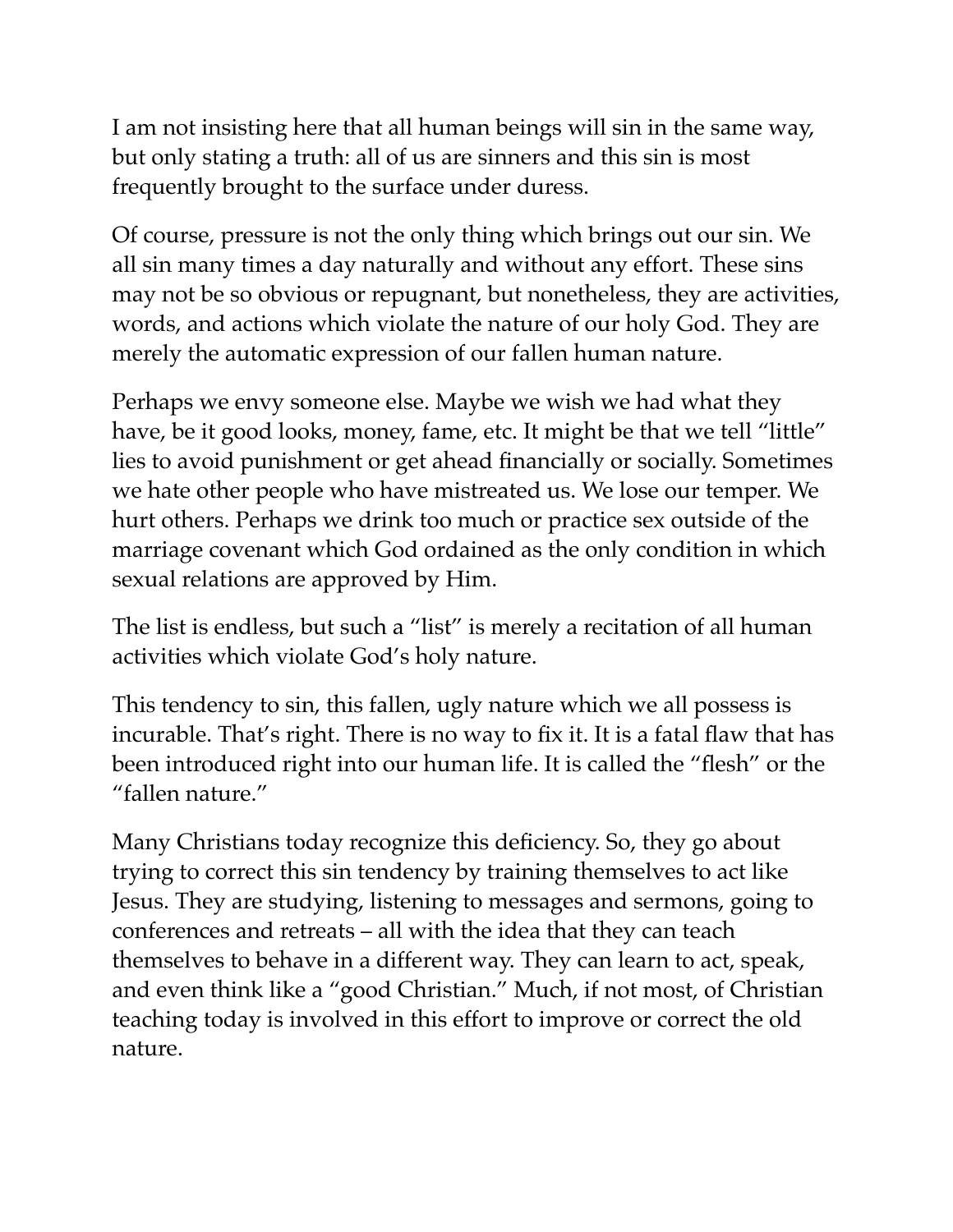Yet, my dear friends, this is what Jesus calls "hypocrisy." It is merely acting. It is just theater. It is something which He instructed us to avoid. In fact, He said it was to be shunned "above all things."

Dictionary.com defines "hypocrite" in this way:

From the Greek HYPOKRITES, a stage actor.

a person who pretends to have virtues, moral or religious beliefs, principles, etc., that he or she does not actually possess...

a person who feigns some desirable or publicly approved attitude, especially one whose private life, opinions, or statements belie his or her public statements.

## **WHAT THEN IS THE ANSWER?**

If then, studying the Bible and training ourselves to be better is not the answer, what is? If this fallen nature is incurable, what can we do? How can we fulfill God's requirements and actually become righteous?

The answer is that we must receive a brand new life. We need the life of God. Just as Jesus expressed the Father's righteousness by allowing the Father to live in Him and through Him, we too must be filled with a life that is actually righteous. Our own life does not and, in fact, can never meet this standard.

Here we find some good news! Through the death of Jesus, the way has been opened up for us, mere human beings, to receive the life of God. He has made the Father's holy life available to mankind.

Jesus said: "I have come that they may have *the Father's* life and have it in abundance" (Jn 10:10 FLNT). God has accepted Jesus' sacrifice – His death in our place as an offering – and opened up the way for us to receive His life.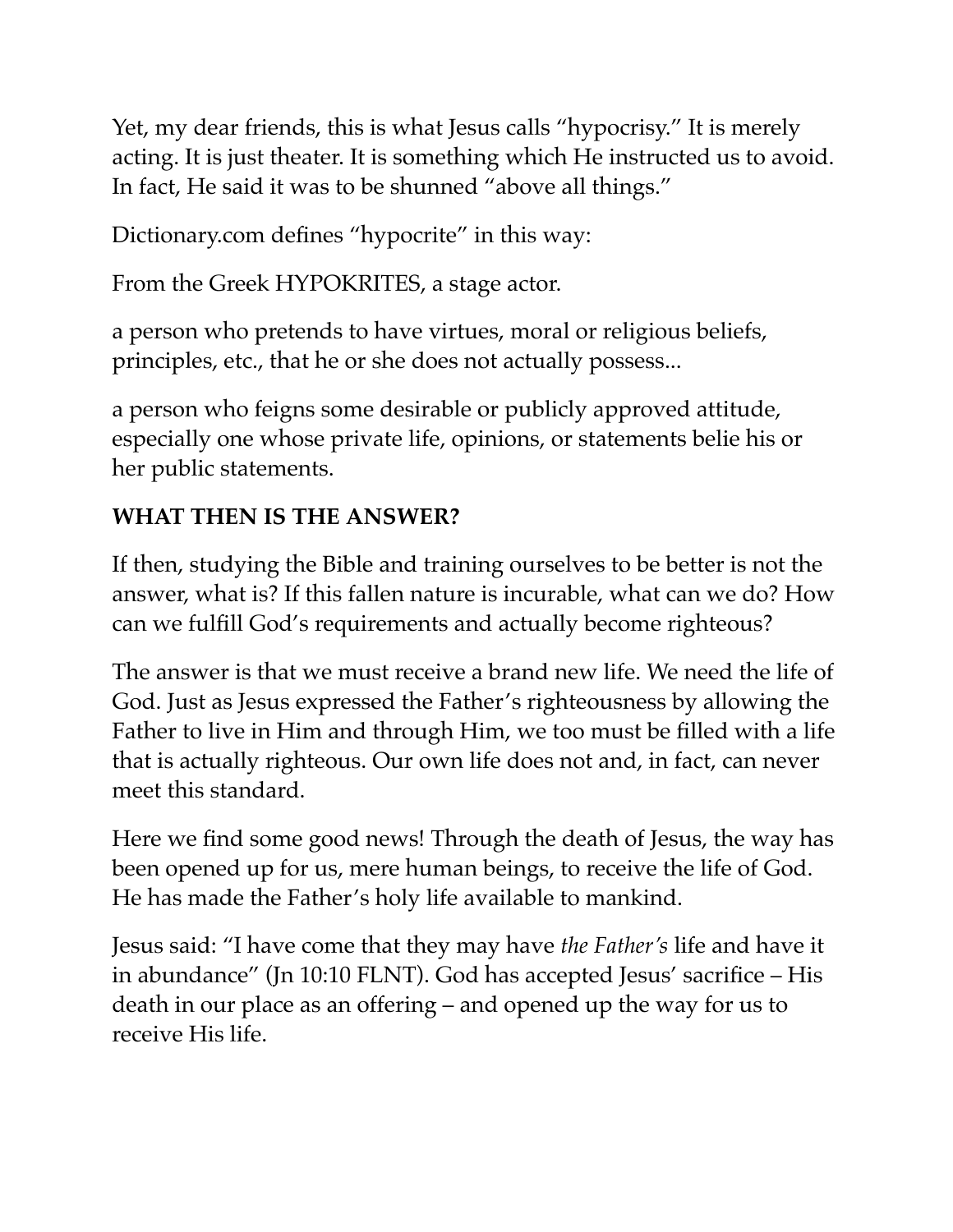When we believe, repent of our previous way of living and open up our being to Him, the life of God is born inside of us. Some people call this being "born again," yet it is not our old life being born a second time, but the life of Another which is generated by the Holy Spirit in our human spirit. Jesus called it, "being born from above."

Jesus taught us this in John 3:5-7 where we read: "Truly, truly I say to you, unless someone is born through water [the physical birth] and the Spirit [the new spiritual birth], he cannot enter into the kingdom of God. That which is born naturally is the physical body, and that which is born of the Spirit is *our human* spirit. Don't be surprised that I said to you, you must be born from above" (FLNT).

How wonderful! We can actually experience the birth of another life in our human spirit. Something entirely new can be generated there. A life "from above," a life which is holy and righteous by nature, can be born into us. Now there is the possibility of living a truly holy life instead of trying to produce an imitation. Now we don't need to try to act like Jesus. Instead, His very own life can live in us and through us. This is an essential part of the gospel message.

This truth is clarified for us in 2 Corinthians 5:17 where we read: "...when anyone is in the Anointed One, there is a new creation *inside of him.* The original {natural} *man* has been superseded {passed by, Gk}, look, a completely new *being* has been generated [the new spiritual man]" (FLNT). Here then is the secret of genuine New Testament Christianity. When we allow the life of God to be our source – when our being is controlled and animated by this new life – then we express its nature.

When this new life lives in us, it naturally and spontaneously expresses its own nature through us. We can actually have a truly holy life by allowing Jesus to live through us. Holiness cannot be attained by the old life and nature, instead it is the natural expression of the life of God.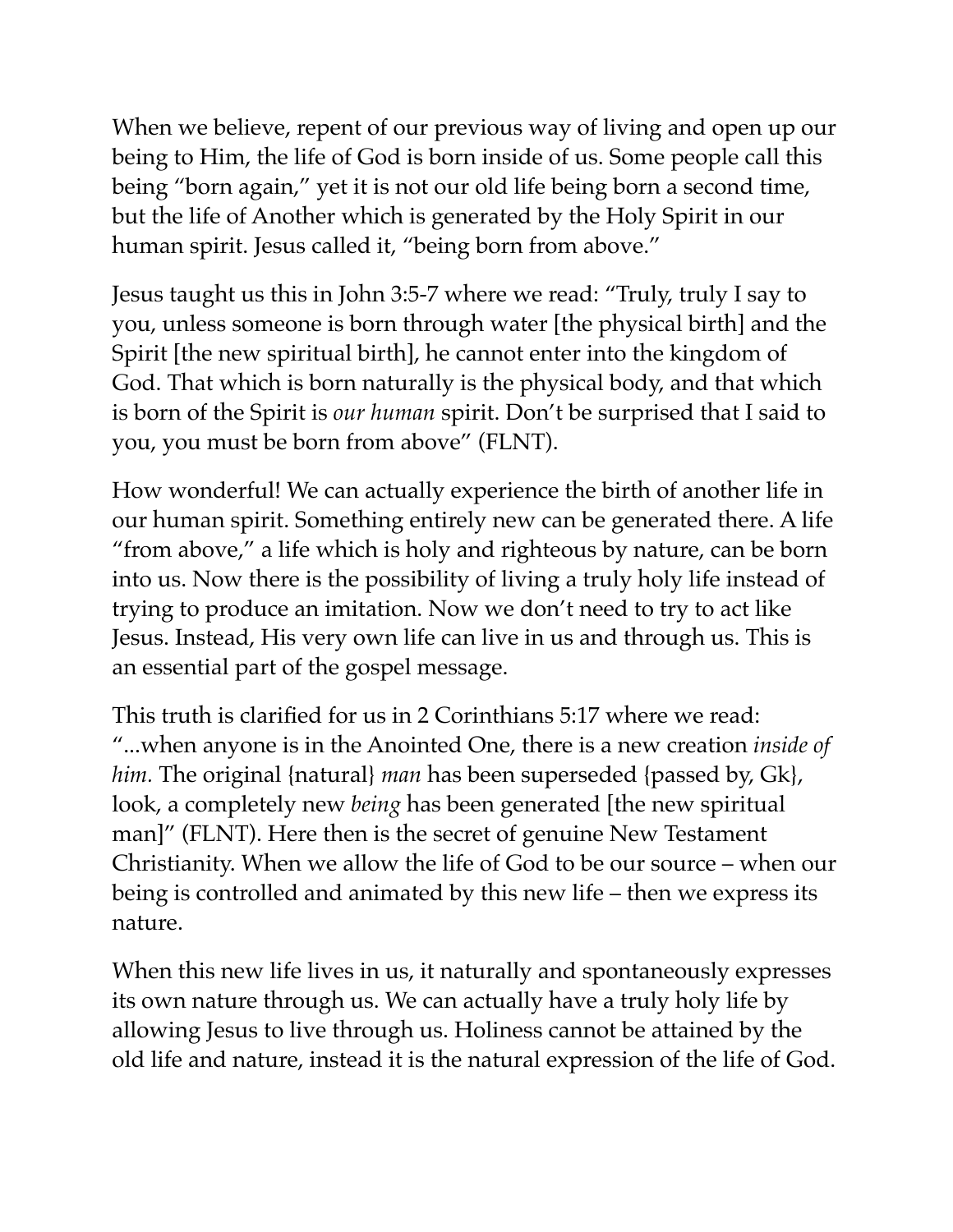Yet when this new life is born in us, it is born as all other creatures are born: an infant. Just as Jesus was born in a manger and then grew up, so the life of God does not enter into us already mature. The Bible specifically uses the word "born" to emphasize that it is a very young, immature life in the beginning.

Although all the characteristics and attributes of God are in this new life, it is still born infantile and immature. Just as the seed of a huge tree contains all the life and nature of that tree in a very small, compact form, so the new life of God which is born inside of us contains all that God's life is.

All true believers receive this new life from God. Yet many, instead of simply focusing upon nurturing this life so that it will grow, begin working on their old life and nature to try to make it better. This error is understandable. Once they have met Jesus and glimpsed the beauty and holiness of His nature, they want to be like Him.

Furthermore, they read in the New Testament that they must become like Him. So, they begin the effort of trying to restrain, retrain, and reform their old life. As we have seen, this effort is doomed to failure. It is nothing which can achieve the goal or please God. It ends up just being hypocrisy.

Even though all true believers have received God's life, it is not always God's nature which they express. Very many people who call themselves Christians, don't have lives which reflect the nature of God. They may have certain religious experiences, such as times of worship or prayer or special times when they felt an "anointing," but their everyday lives seem to be full of themselves and not the Divine.

How can we understand this? Naturally, since this new life within us is immature initially, our old life and nature often seem to prevail. Since our old life is more developed and mature, since we have such long experience of being guided by it, this human life is what frequently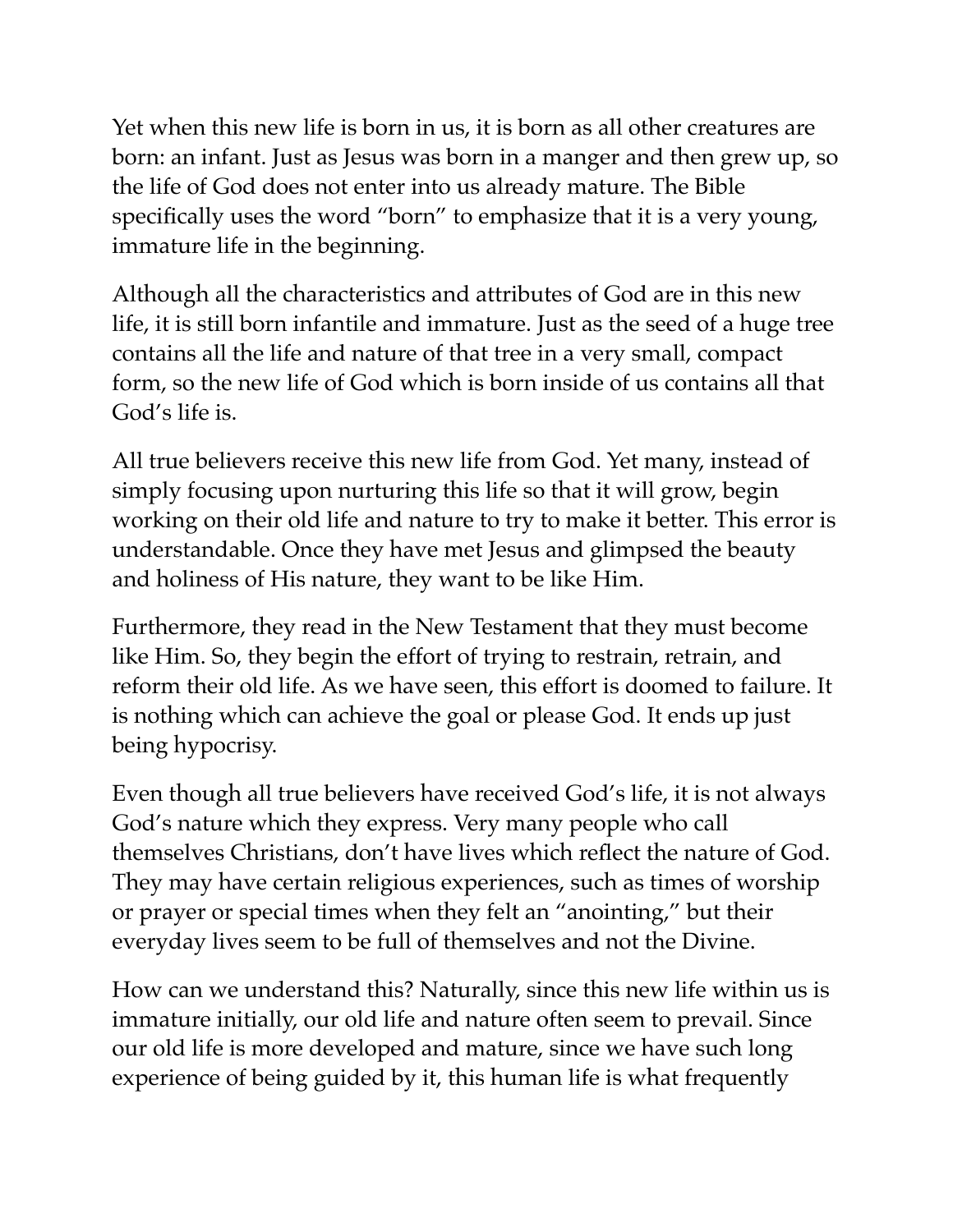expresses itself through us instead of Jesus'. This seems to be especially true in times of temptation or stress.

This explains why so many Christians are not holy. The divine life within them is undeveloped and still immature and, consequently, their natural life is predominant.

#### **THE FIRST ANSWER**

What then can we do? There are two sides to the answer to this dilemma. The first is that the new life within us must grow up. It must mature. It must grow to the point that it dominates and predominates within us. In order to grow, all life needs food. This is the key. This new spiritual life must have spiritual food.

Many believers err here. They try to help this spiritual life grow through learning, through accumulating information about God. They study the Bible. They perhaps go to seminary. They read many Christian authors. They attend meetings and seminars. They learn and learn.

But accumulating knowledge and information does nothing to feed the spiritual life. In fact, it can damage it or even kill it! Even the words of the New Testament can be used in a damaging way. We read: "But our competence is from God who also made us qualified dispensers of a new covenant – not of the letter, but of the Spirit – for the letter *of the scriptures* kills but the Spirit imparts *the* life *of God*" [ZOÊ] (2 Cor 3:5,6 FLNT).

On the other hand, there is something which does cause this new life to grow. It is called food. This is logical. All life needs nutrition to grow. There are no exceptions. So what is the spiritual food which will nurture this new life? Jesus explains that we must make Him our food. We must eat His flesh and drink His blood. This is the food which nourishes God's life.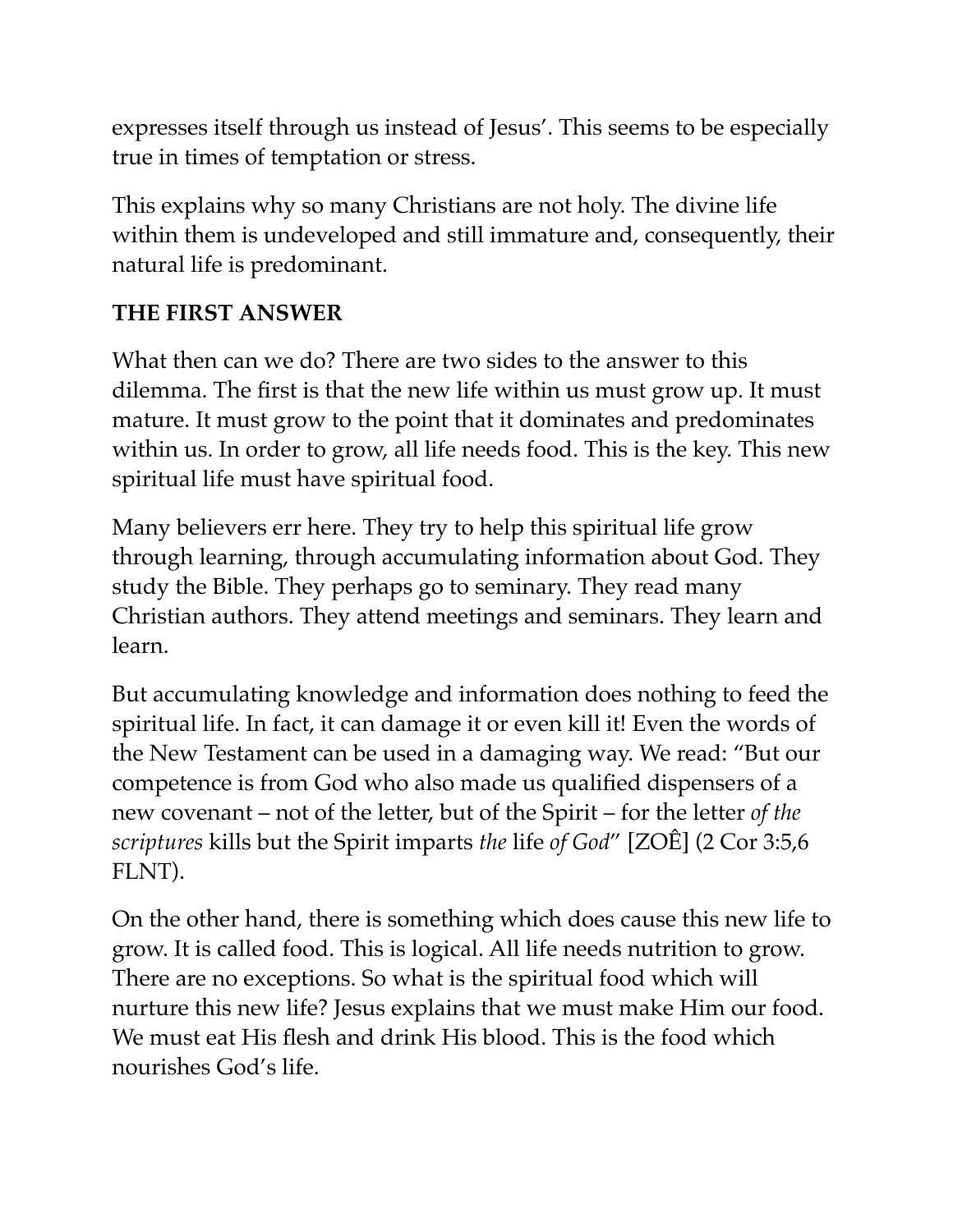We read: "Jesus then said to them, 'Truly, truly I say to you, unless you eat the flesh of the Son of man and drink his blood, you cannot have *God's* life in yourselves. He who feeds on my flesh and drinks my blood has *the Father's* eternal life and I will raise him up on the last day. For my flesh is the true meat and my blood is the true drink. He who feeds on my flesh and drinks my blood abides in me and I in him' " (Jn 6:53-56).

This spiritual eating and drinking of Jesus is not something physical. It is also not something we do through a religious ritual during a meeting of the church. It is accomplished through intimate communion with Him. When we open our hearts to Him and have times of intimate, spiritual fellowship with Him, we are eating and drinking of Him.

These "meals" can take different forms. We can feed on Jesus in the scriptures. When we open this book, we should not approach it as a source of information. We should not go there to "learn" something. Instead, when we open its pages, we should open our spirit to God to have communion with Him.

In the pages of the Bible, God is revealed. When we open our spirit to Him, He will reveal Himself to us there. As we meditate on what He is revealing of Himself, our spiritual man is nourished. It is good to read and re-read the passages which He is illuminating. We can ruminate on them, "chewing" and re-chewing what He is speaking to us. This is an important form of spiritual eating.

We can also drink of His Spirit. Times of worship are good for this experience. As we open our spirit to His Spirit during times (individual or corporate) of true spiritual worship we can drink deeply of Jesus. The more we can drink, the better.

I'm not talking here about merely emotional experiences of shouting, jiggling, jumping, clapping, etc. What is necessary here is true, intimate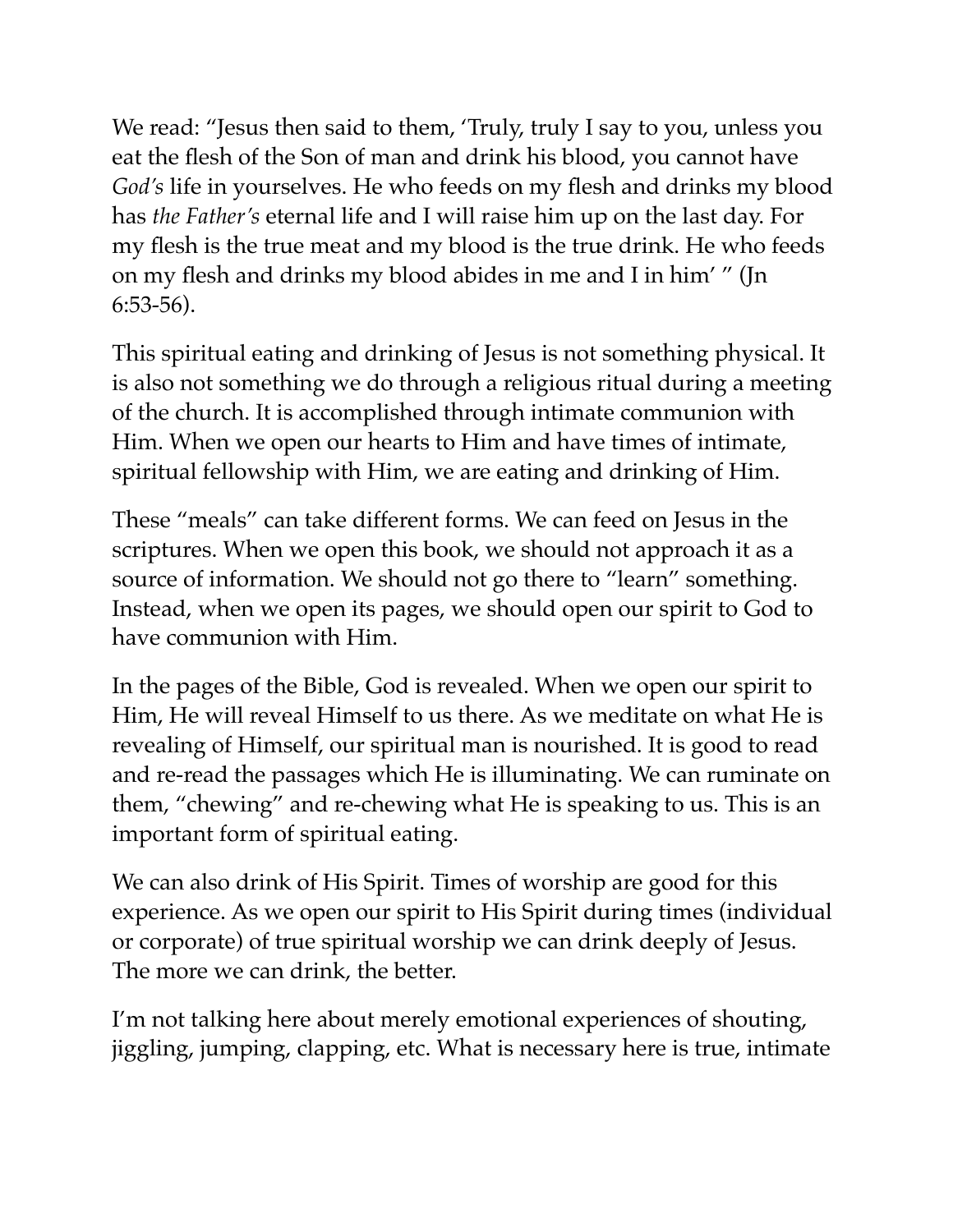contact with a living God. During these times, we can drink of all that He is.

Times of prayer can also be times of intimate communion with Jesus during which we can eat and drink of Him. Such experiences nourish our spiritual man. They cause it to grow.

Of course, maturity is not achieved overnight. All life requires time to mature. Therefore, we should seek to have daily communion with our Lord so that the precious life which He put within us can arrive at its full capacity. The Father's life within us must grow up so that its holy nature can be expressed.

## **THE DIVINE LIFE EXPRESSES THE DIVINE NATURE**

Here is a wonderful spiritual truth. The divine life always expresses the divine nature. It expresses true righteousness. Since it is in its essence a holy and sinless life, it can do nothing else. It is an inalterable truth that every life always expresses its own nature. God's life never sins. In fact, it is incapable of sinning. It is always holy. Therefore, we desperately need to be full of and dominated by His life.

We read: "That which is begotten of God [i.e. the new spiritual man] does not sin because *it is* his {God's supernatural} seed *that* has come to live in him. In fact, he [the new spiritual man] cannot sin because it is something which is begotten by God *who is perfectly righteous*" (1 Jn 3:9 FLNT).

Now this is really good news! We can receive a sinless life and then allow it to grow up inside of us. We can have the life of the God of the universe controlling all of our living. We can have Him governing our thoughts, feelings, desires, decisions, and actions. Just as Jesus "lived by the Father" so we too can be filled with and live by the Father too. In this way, we will live a life which expresses true holiness of character.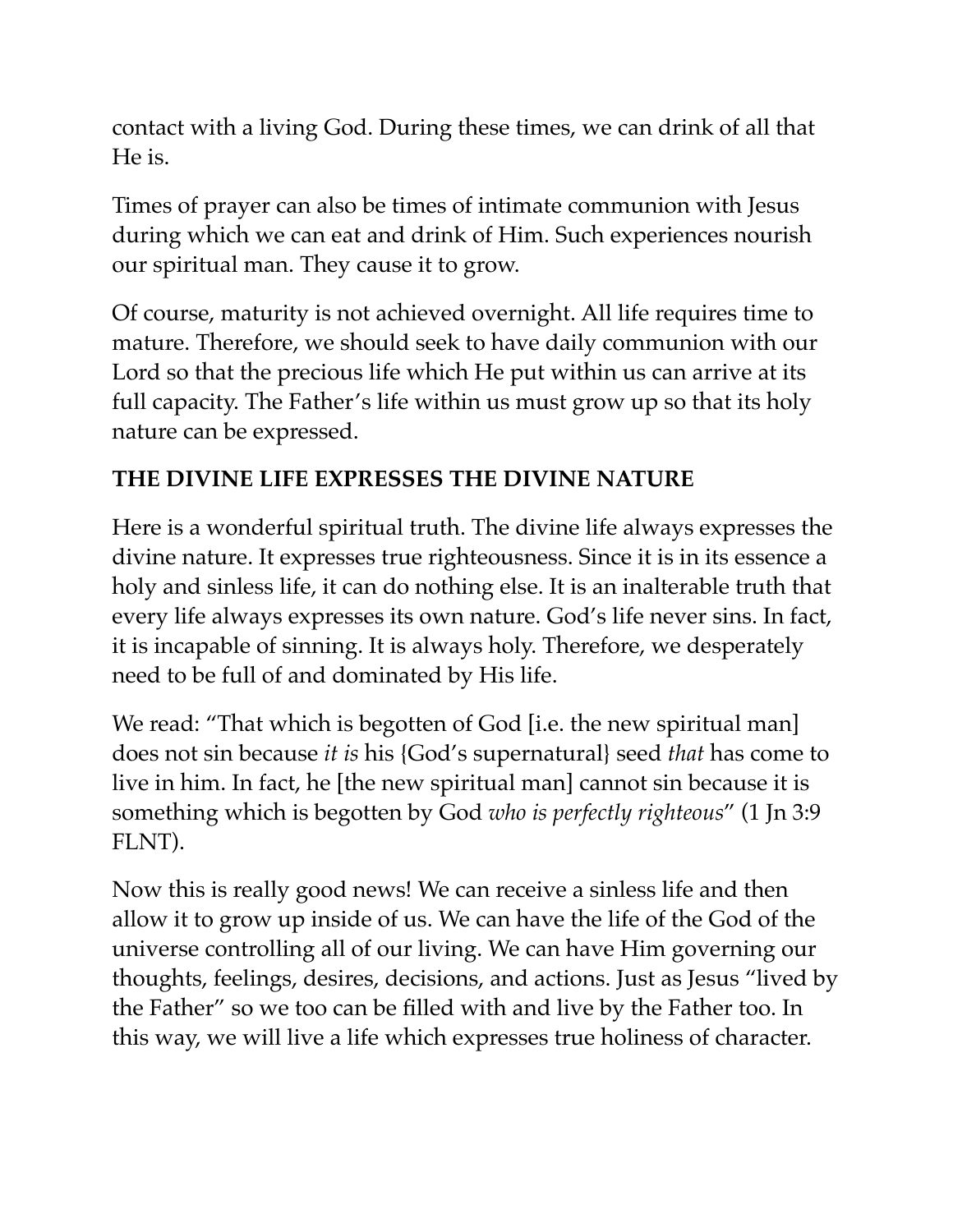Now this holiness is "not our own" (Philip 3:9). It doesn't originate with ourselves. Instead, it is a gift of God. Nevertheless, it is real. It is seen in and through us. It has a visible expression to others. It is not something which only exists in the thoughts of God.

This is good news, but this good news gets even better. We too can overcome temptation. How is this possible? Our God cannot be tempted by sin. Sin doesn't interest Him. He abhors it. We read: "...for God is incapable of being tempted with evil and he himself tempts no one (Js 1:13 FLNT). Therefore, the more we are filled with and governed by this life, the less we find sin interesting, the less we suffer temptation.

This is truly a victorious life! It is this life which delivers us from self and sin. It is this ZOÊ life which is saving us from all that we are as natural, fallen human beings. This life, growing up in and living through us is how we are delivered from all that is negative and evil in our nature.

This truth is illustrated for us in Romans 5, verse 10 where we read: "For if, while we were enemies, we were reconciled to God through the death of his Son, much more, having been reconciled, we will be being saved by his life *growing up in us*" (FLNT).

Some imagine that after we are "born again" we are going back to Eden. That is to say we will revert to the original state of Adam and Eve before their fall. But this is not the case. We are actually called to something much, much holier and higher than what Adam and Eve had. Yes, they were sinless, but they were not holy. They did not have the same nature as God. They did not have His eternal life, they only had a human, everlasting variety.

We understand this because they fell. They were tempted and succumbed. On the other hand, as we have seen, God cannot be tempted. But Adam and Eve were. The life they had was merely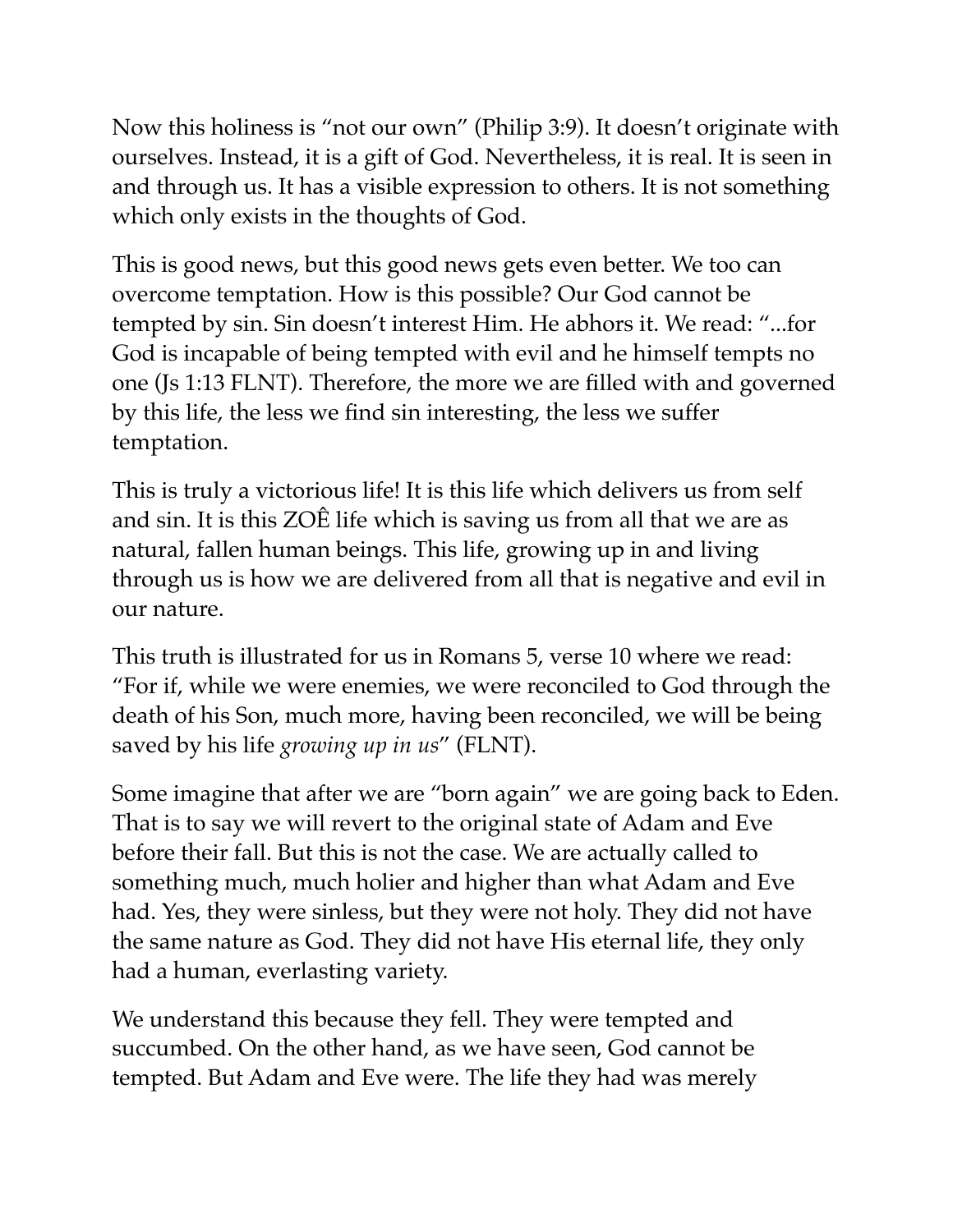innocent or sinless, but not truly holy and righteous like God. Therefore, it failed the test.

Interestingly, God's life was offered to them in the Garden of Eden in the form of fruit from a tree, the tree of life, but they never ate of it. They never availed themselves of all that God offered them in this tree. Therefore, they didn't resist sin. Later, after they sinned, access to this fruit was denied them by an angel and a flaming sword (Gen 3:24).

#### **THE SECOND ANSWER**

We have studied the "first answer" of how to be free from sin, which was to receive and then be filled and animated by the life of God. The second answer is, perhaps, a little less agreeable. However, when we see how evil and polluted our own natural life is, we will understand the necessity of it. The second answer then, is that our own natural soul life must be killed. It must die.

Why is this necessary? It is because as long as the old, natural life lives, it will sin. It will invariably express its own nature. This too is an inalterable principle. Although we may try to subdue its evil tendencies, although we may try very hard to be better and not sin, the true nature of the old life will sooner or later come out.

No amount of reeducation, restraint, retraining, or reform will get to the root of the problem. Such efforts only serve to hide our true nature. They end up being just acting – our own personal theater. This is what Jesus called "hypocrisy."

The only answer to this problem is the death of the life which sins. We read: "For he that is dead is freed from sin" (Rm 6:7 KJV). As long as the natural soul life is alive it will sin. Only the dead no longer sin.

Perhaps I could tell a story here to illustrate this truth. Many years ago, I had a friend who hunted raccoons to sell their fur and support his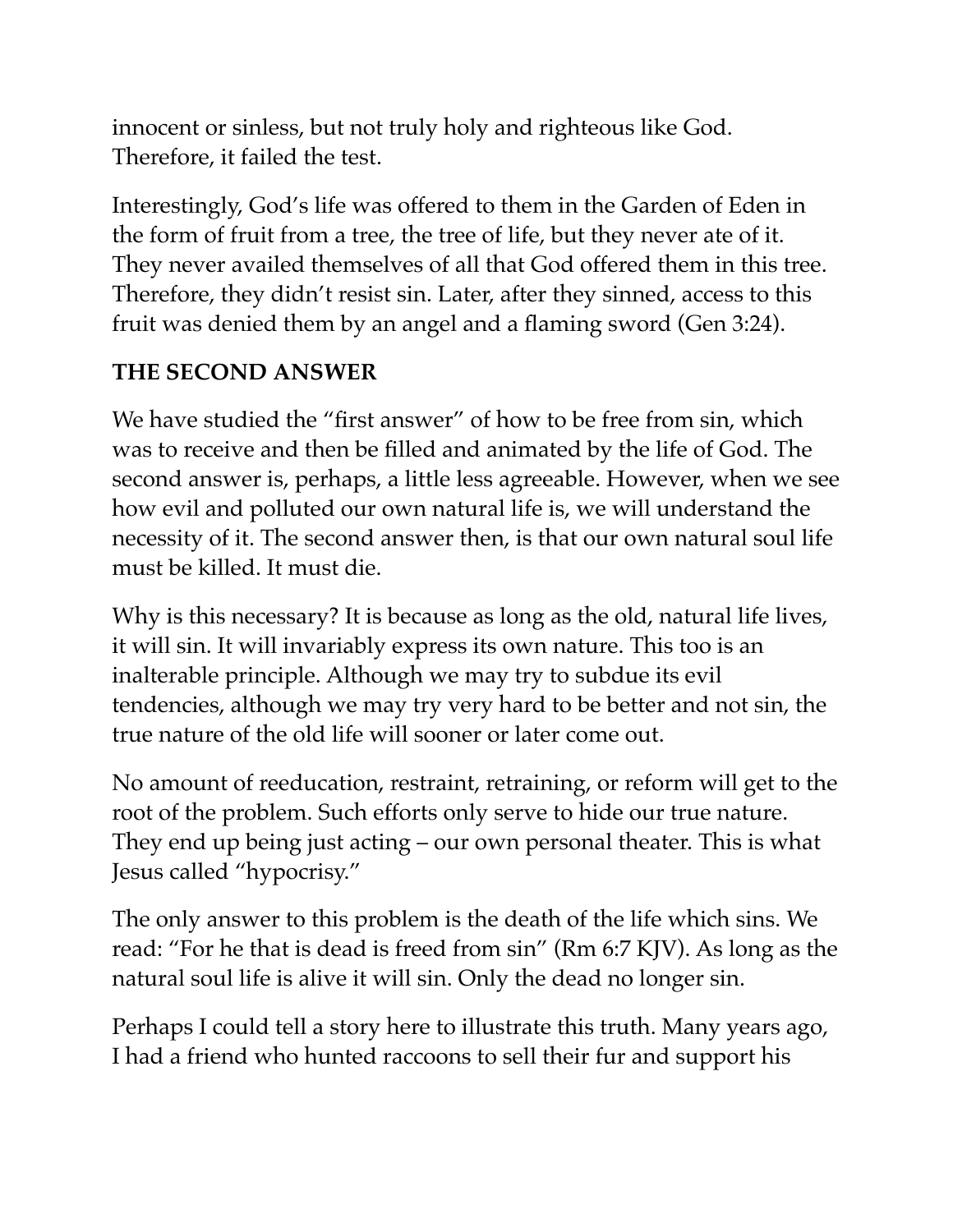family. He hunted them at night with the aid of dogs who would chase them until they ran up a tree where he then found them.

To help him have success, he bought an expensive hunting dog. Yet when he took the dog out at night, it would only chase deer. This was a huge problem for him. Not only did he not get raccoons, he would lose his dog, since it would chase the deer for miles. The next day, he would have to spend a lot of time trying to find this dog.

In his attempts to cure his dog of this tendency, he tried everything. For example, he even put the dog in a sack scented with deer musk and then kicked and beat the sack. Yet, nothing worked. That dog loved to chase deer.

Then one day reading a hunting magazine he came across an advertisement. It read something like this: "Total cure for dogs chasing deer. Money back guarantee if not satisfied. Price \$12." My friend was doubtful but desperate. He sent off his money and a short time later received a small package in the mail. He eagerly opened the package and found inside two .22 caliber bullets with instructions: "Shoot the dog in the head twice. He'll never chase another deer." In the same way, dead people don't sin anymore.

Some may perhaps be offended with the thought of their needing to die. Yet, we can only be offended if we do not yet see the degenerate side of our human nature. If we have not yet perceived how ugly our sin is and how desperately we need to be saved from it, then we might be resistant to the idea of dying.

However, when by the mercy of God and through His enlightening us, we see how evil our tendencies are, then being free of them through death becomes a delight. We will actually rejoice to know that we can be delivered from what we are and what we do.

This wonderful deliverance also comes to us through Jesus Christ. When He died on the cross, in some supernatural way, we too died with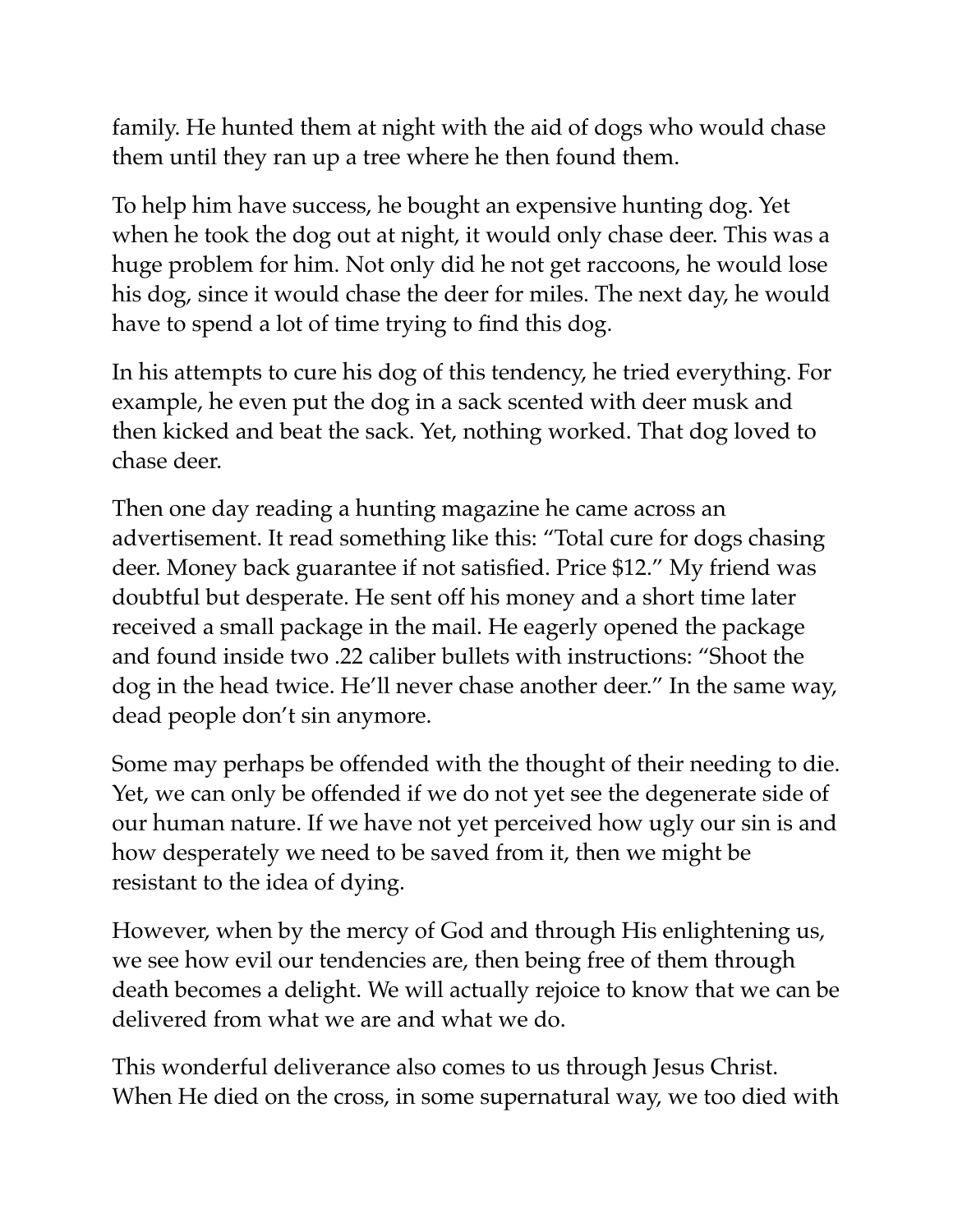Him. Through the Holy Spirit, this death can become real to us today. It can be applied to our old life with its fallen nature. We, through Jesus, can actually experience a real death to ourselves. We can and, in fact, should experience this every day.

Of course, God doesn't bless us with this experience unless we are willing. He would never force this upon us. Unless and until we see our sinfulness and hate what we see, we will continue to have it. We cannot be delivered from it. But once we see our sin in the light of God and repent, then our Lord will begin to actually apply His death on the cross to our old man.

After this liberating death comes resurrection. Not only can we experience the death of Jesus, we can experience His resurrection too. In fact this is a necessity. In order to walk "...in *the* newness of *the Father's*  life" (Rm 6:4) we must first pass through death.

No living person has ever been resurrected. Only the dead have the possibility of having this experience. Therefore, the more we allow God to apply the death of Jesus to our old life and nature, the more we will experience of His new life and nature in resurrection. What a blessed deliverance!

We have already mentioned that repentance is part of this process. How then does this work? We read in 1 John 1:9, "When we agree *with God's judgment* concerning our sins, he is faithful and righteous to forgive us our sins and to cleanse us from all immorality of character [of both heart and actions]" (FLNT).

To "agree with God's judgment," is translated in many Bible versions "confess." The Greek word means "to speak together." This means that we are speaking the same thing as God is speaking. We are agreeing with His viewpoint concerning our sin and His judgment upon it.

We are agreeing that our old nature is evil and that people (specifically us) who practice sinful things are worthy of death. This is what it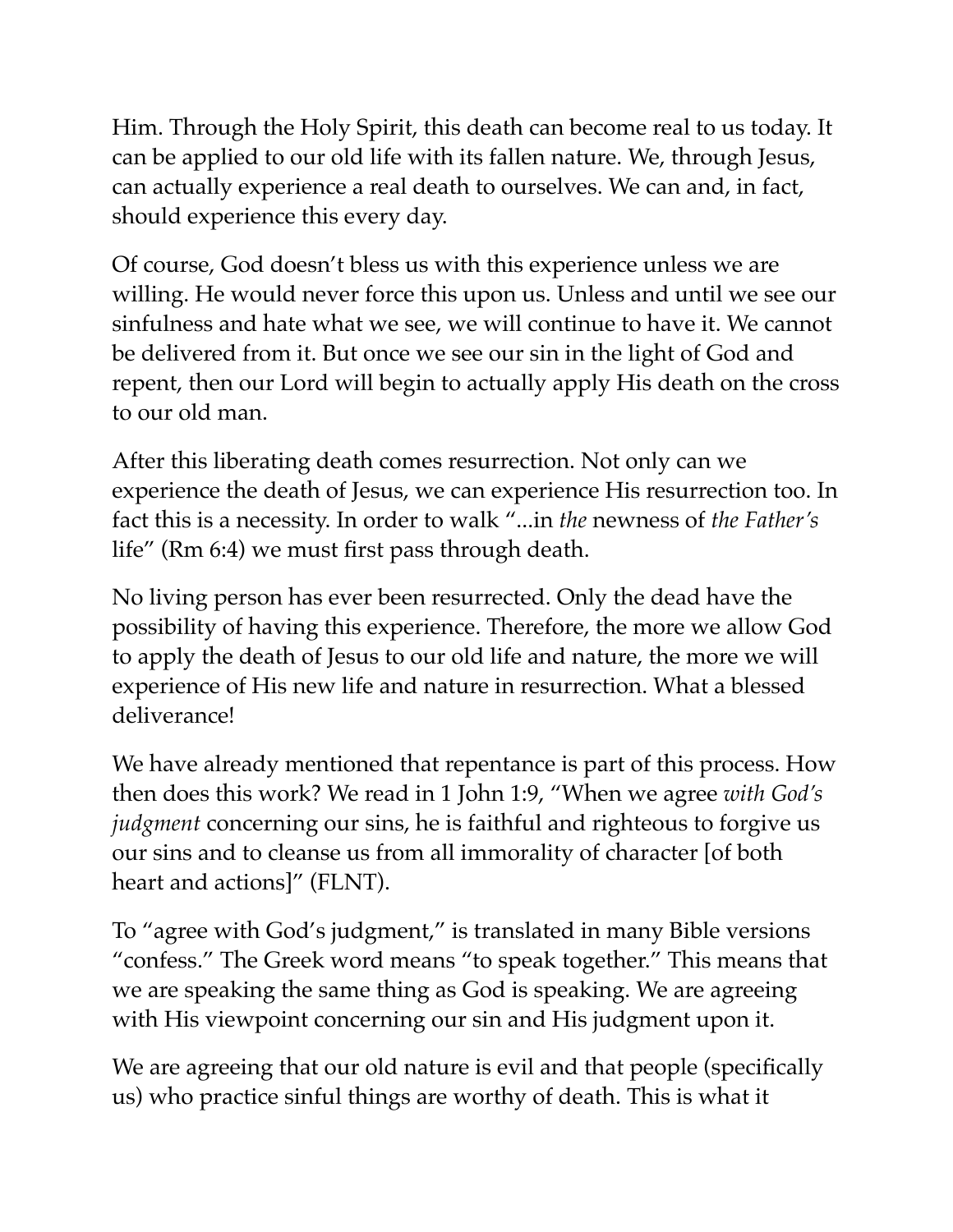means to repent. Anything less than this is just an admission of guilt but not a willingness to die to what we have done and what we are.

When we repent or "agree with God" about our sinful actions, we read that He is then faithful and just to do two things. First, He will forgive us. Then He will work in our lives, applying the death and resurrection of Christ, to cleanse us from these things.

What a wonderful salvation Jesus has provided for us so that we can be free from sin. Not only can we be forgiven, but through the operation of the cross in our lives and the resurrection which comes afterward, we can be delivered from our sinful life and nature. Hallelujah!

#### **ABOVE ALL THINGS, BEWARE**

With this foundational understanding of what God's true plan is, we can now go on to discuss the problem of yeast or "leaven." It should become apparent from our study why Jesus is so concerned that we avoid this leaven, this hypocritical imitation of Himself, "above all things."

The last thing God would want from us is an imitation, something our flesh could produce, trying to act and speak like Him. He is looking for something genuine, something that is real in our lives. His plan is to actually change us into His image. He has no interest in our pretending to be something we are really not.

Someday we will stand before Him. Everything we have done, said and thought as well as everything we are will be revealed. All will be brought into the light. If there is anything in us which is not real, if there is any pretense, anything false, anything which is just an act on our part, it will stand out with the utmost clarity to our shame. Jesus explains this in His teaching about leaven. We read: "For there is nothing covered up that will not be exposed, or hidden that will not be revealed" (Lk 12:2 FLNT). It's all going to come out. It's all going to be exposed before the watching universe.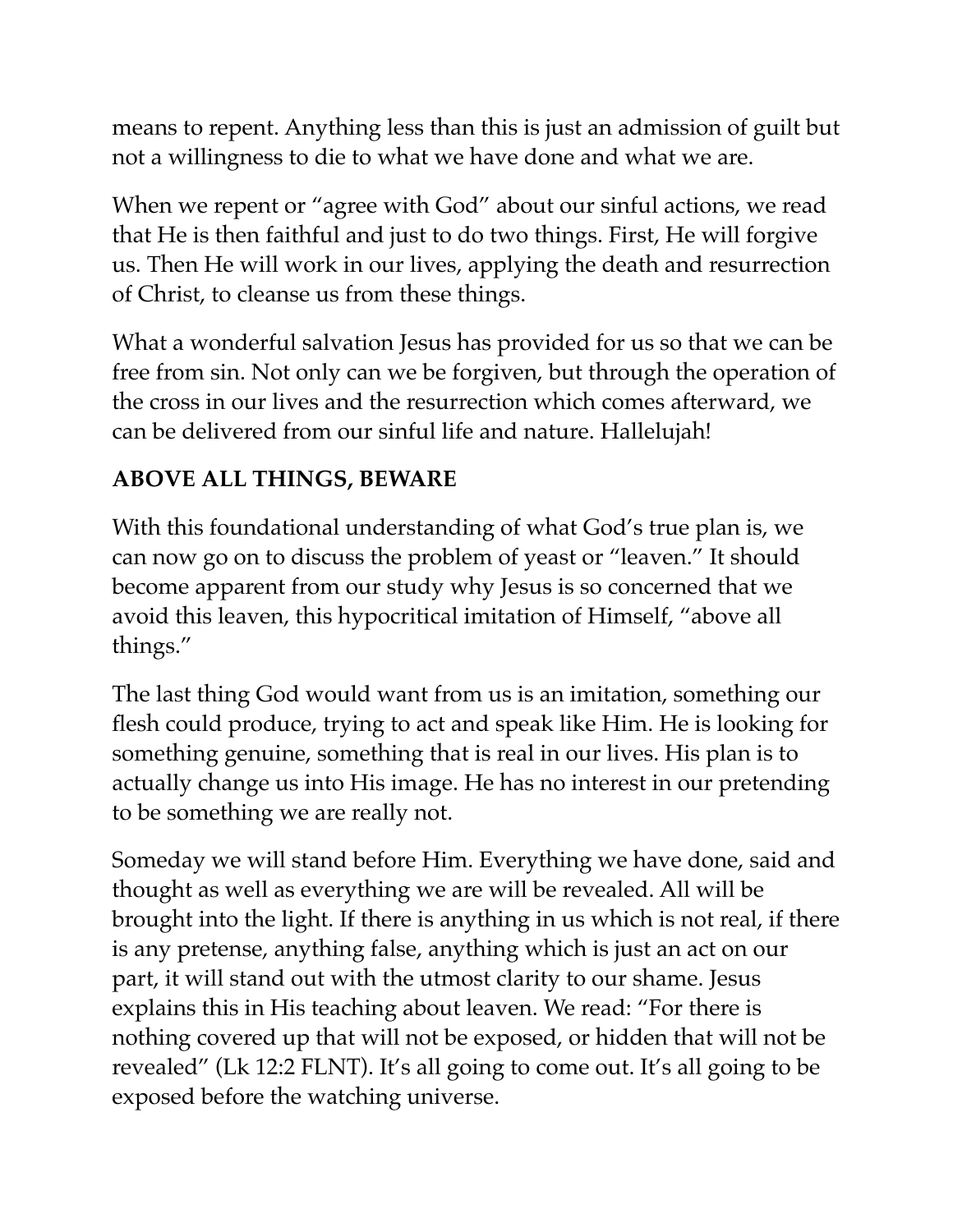Therefore, you don't want to be caught living something which is really just a lie. You don't want to be found with a life which has been merely theater and not the real thing. Our Christianity must be an expression of Christ and not an imitation of Christ.

This genuine expression can only be obtained through a life of total submission to Jesus. It is gained by Him working in our lives to transform us into His glorious image. It is through His grace that He is filling us with His holy life and applying His death and resurrection to our old, natural man with its sinful nature.

On the other hand, any imitation of this reality is done by the flesh. It is just the efforts of the human being to change itself. It is fueled by a desire to appear better than we are in front of others and energized by a strong will with which we try to control ourselves and act better than we really are inside.

# **CHRISTIAN MEETINGS**

Such hypocrisy is even common in Christian meetings. Far too often, such meetings are just theater. People dress up, putting on their best clothes so that they will look good in front of others. They also put on their best faces, so that others won't see their sorrow, suffering or sin.

Many times these meetings are also full of showmanship of various kinds. There might be a band playing with spotlights and other decorations. There is, almost inevitably, a stage of some sort.

Although most of those in the audience may be singing along, it is sad but true that not all are really worshipping. Even the music may be merely soulish and not something inspired by God or led by the Holy Spirit. This then is just acting. It's just a show.

Sometimes there are dance teams with costumes and flags or streamers. Other groups have mime teams and even clowns. Such times may provide more entertainment than genuine ministry of Jesus Christ. If all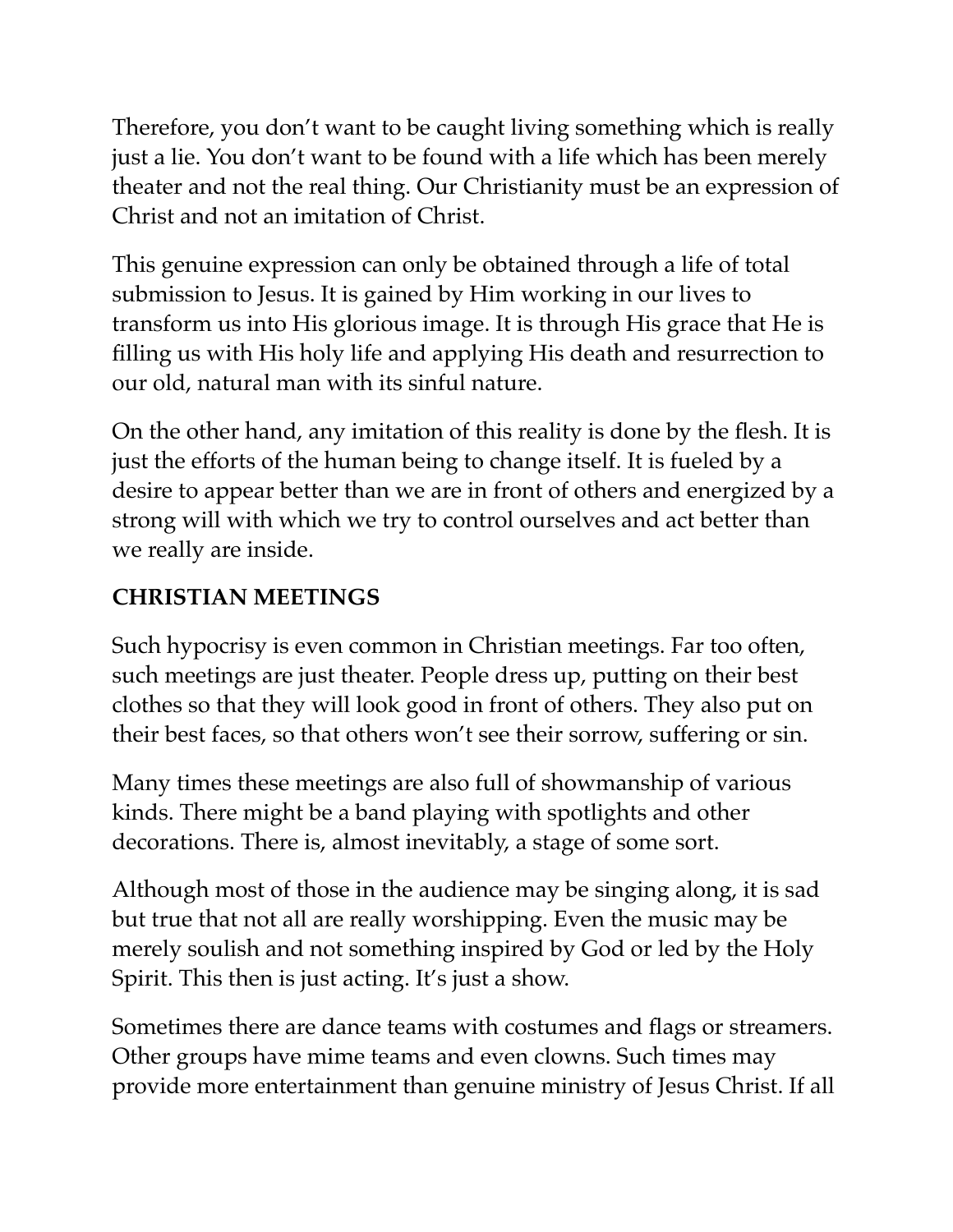this is not truly an expression of Jesus' life inside of us, it is just hypocrisy.

Furthermore, today's preaching is frequently theater. The preacher may have on his special, expensive suit. The oratory might become quite an act, with the preacher using voice modulation, gestures, and other devices to capture and hold the attention of the audience. All of this can appear quite holy, but in some cases, even those preaching are not right with God and have secret sins in their lives.

Jesus often preached sitting down, in a boat or on a rock. He used no theatrical techniques to attract and hold audiences. He humbly ministered what He had received from the Father to others. He never sought fame or fortune. He never acted like He was something special, even though He really was. How does this compare with what we are doing today?

If our meetings together are not an expression of the life of God, it is merely acting. If we are not entering into the Holy Spirit, if we are not truly having communion with God, it is just a human substitute for what the Lord is really after. Such meetings do little or nothing to genuinely minister to those in the congregation.

Not only can meetings which are merely theater not edify anyone, they can actually serve to limit true spiritual progress. Through such hypocritical displays of "Christianity" many are deceived into thinking that they are right with God.

They are going through the motions. They are doing what is expected of them – what everyone else is doing. They are being taught, both through the teaching and by example, that this is what God expects of them too.

However, God can never be satisfied with a substitute. He doesn't care for our acting. He is looking for those who will worship Him in Spirit and in truth (Jn 4:24). This word "truth" means that what we are doing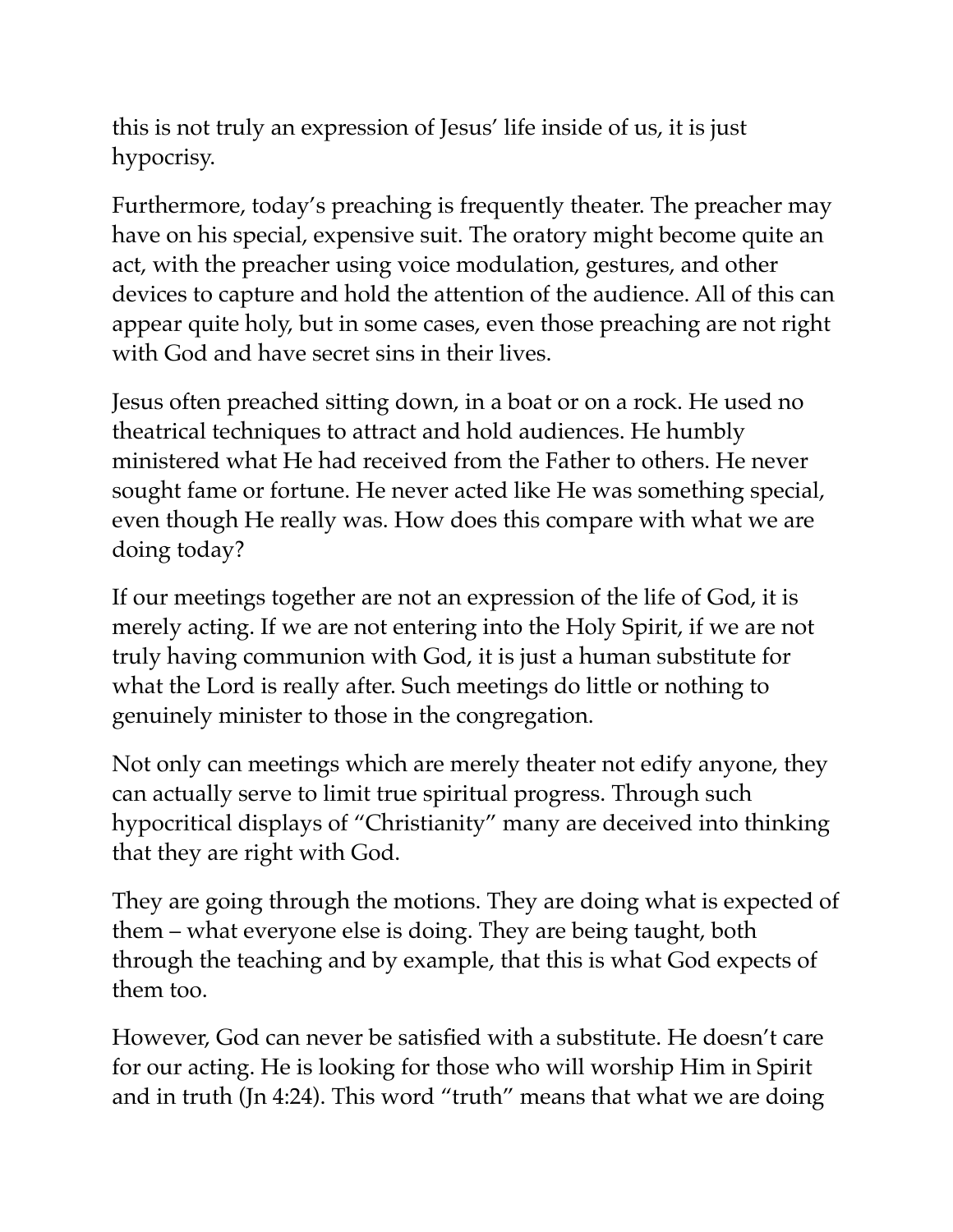is genuine. It is real. It is the result of a real transformation of our inner being. It is His life which is being expressed and not a substitute.

# **THE TEACHING OF THE PHARISEES**

Jesus' warning about leaven or yeast is also found in Matthew. We have examined the Luke passage, but in Matthew we find a little more light.

We read: "And Jesus said to them, 'Be on your guard and beware of the yeast of the Pharisees and Sadducees.' So they reasoned among themselves saying, 'We didn't bring any bread' ... 'How is it that you do not understand that I did not speak to you concerning bread? But beware of the yeast of the Pharisees and Sadducees.' Then they understood that he did not tell them to beware of the yeast of bread, but of the teaching of the Pharisees and Sadducees" (Mt 16:6,7,11,12 FLNT).

Here we see that this yeast, this corrupting element, can also be some kind of "teaching." What then does this mean? It is clear that Jesus labeled the Pharisees and Sadducees "hypocrites." Theirs was a life of theater. They worked constantly, perfecting their acting skills to appear righteous to others.

Jesus says: "Woe to you, scribes and Pharisees, *you* hypocrites. For you carefully tithe from the mint, dill, and cumin *you receive,* but you have ignored the more essential matters of the law: justice, mercy, and faith. These you should have practiced while not neglecting the others. You blind guides. You strain out the gnat and swallow the camel.

"Woe to you, scribes and Pharisees, *you* hypocrites For you clean the outside of the cup and the dish, but inside you are full of *greedy*  grasping for money and self-indulgence. You blind Pharisees, clean up first the inside of the cup and the dish so that the outside may become clean also.

"Woe to you, scribes and Pharisees, *you* hypocrites! For you are like whitewashed tombs which outwardly appear beautiful, but inwardly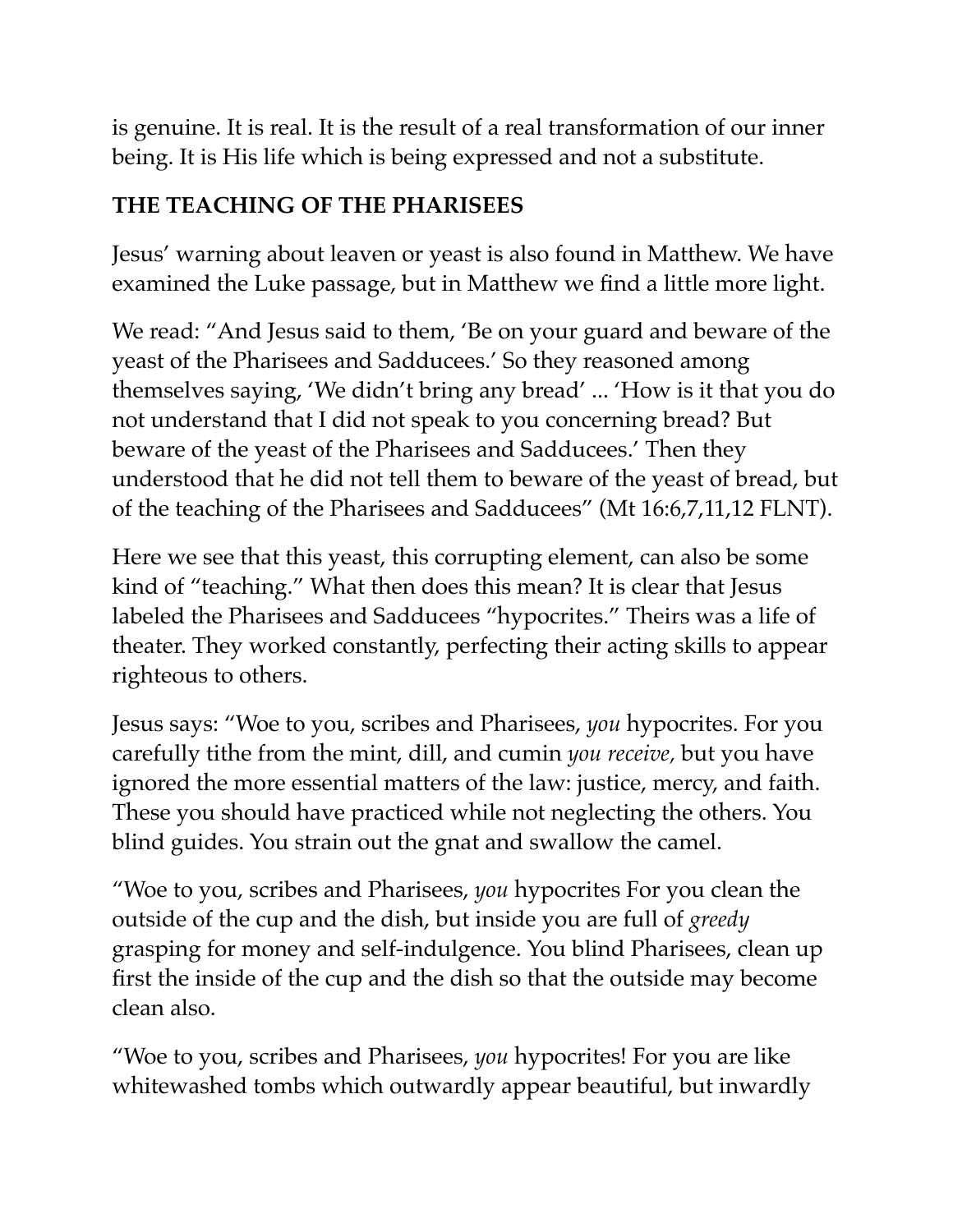are full of dead men's bones and of all kinds of uncleanness. In the same way, you also appear *superficially* righteous to men, but inwardly you are full of hypocrisy and sin" (Mt 23:23-28 FLNT).

Not only were the scribes and Pharisees acting in their own personal theaters where the world around them was the audience, they were teaching others to act this way too. They were passing on to others the secrets of deceiving others to think that they were righteous, when in fact, they were not.

They were "ministering" a whole set of rules and regulations to follow. They were teaching people to follow the law. They were establishing principles by which they should live their lives so that they too could appear righteous.

Does this sound like something which is happening in the church today? How much of today's Christianity is involved in just such activity? So many are teaching others how to behave. They teach principles, rules and norms which they think they and others should follow.

This might involve dress codes, whether or not a Christian should be participating in certain sports, if birth control is allowed by God, how to behave in your marriage and your family, how church meetings should be conducted, and many, many other such things.

Now, let's be honest. Many of the things these people teach are right and good. They have a biblical basis. They are actions defined by God and revealed in the scriptures as being in line with His holy nature. So then, what is wrong with this?

Why then does Jesus so forcefully condemn it? What could be wrong with such biblical things?

Jesus condemns it because these teachers are encouraging others to attain these high standards through the efforts of the flesh. They are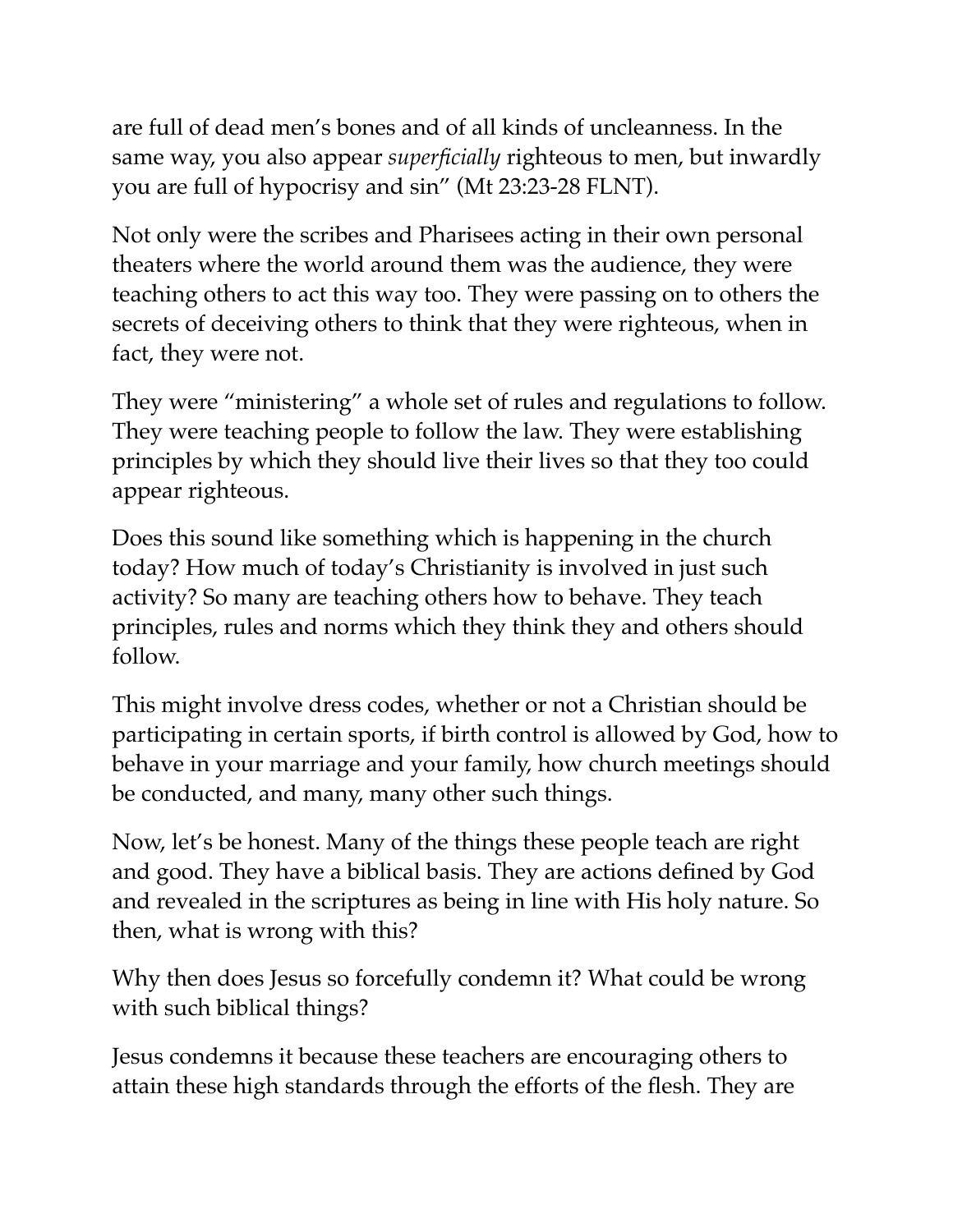teaching others to act in ways which imitate God, but not helping them really enter into God to become free from themselves.

So much of what is taught today fits into this category. It is merely instructing us how to reform the old nature to make it look better. This is merely acting. It is not something which can please God. Furthermore, it is not eternal. It won't stand the test on judgment day.

Such instruction is appealing to the flesh. Not only does it generate an appearance of godliness which we hope others will admire, but it also avoids the cross. It avoids death. Our flesh is very sneaky. It would much rather deny itself some little pleasures than die. It would much prefer conforming itself to some religious patterns, even if they require a little self-sacrifice, than to actually cease to exist.

Many do not realize that the flesh can be very religious. But think about it. There are many, many religions in this world. Most of them teach some form of self-denial, some of them a very severe self-denial. In fact, the really dedicated followers of some of these religions are much, much more severe in their self-denial than many Christians.

But these other religions do nothing to actually transform us into the image of Jesus. Neither does a Christianity which is based on following rules, regulations and norms. You see, the flesh of man can be very religious and even convincingly religious. But this is not a genuine expression of Christ. It is not what our God is seeking. This is why many Christians' lives are mere theater and do not reflect what is really going on inside of them.

God's plan is to give us His life. Then He wants this life to grow up inside of us. The more it matures, the more we express His nature. This is not a result of self-effort. It is not an imitation of anything. It does not require "training" and teaching about how to behave. Instead, it is an automatic and spontaneous expression of Jesus Christ.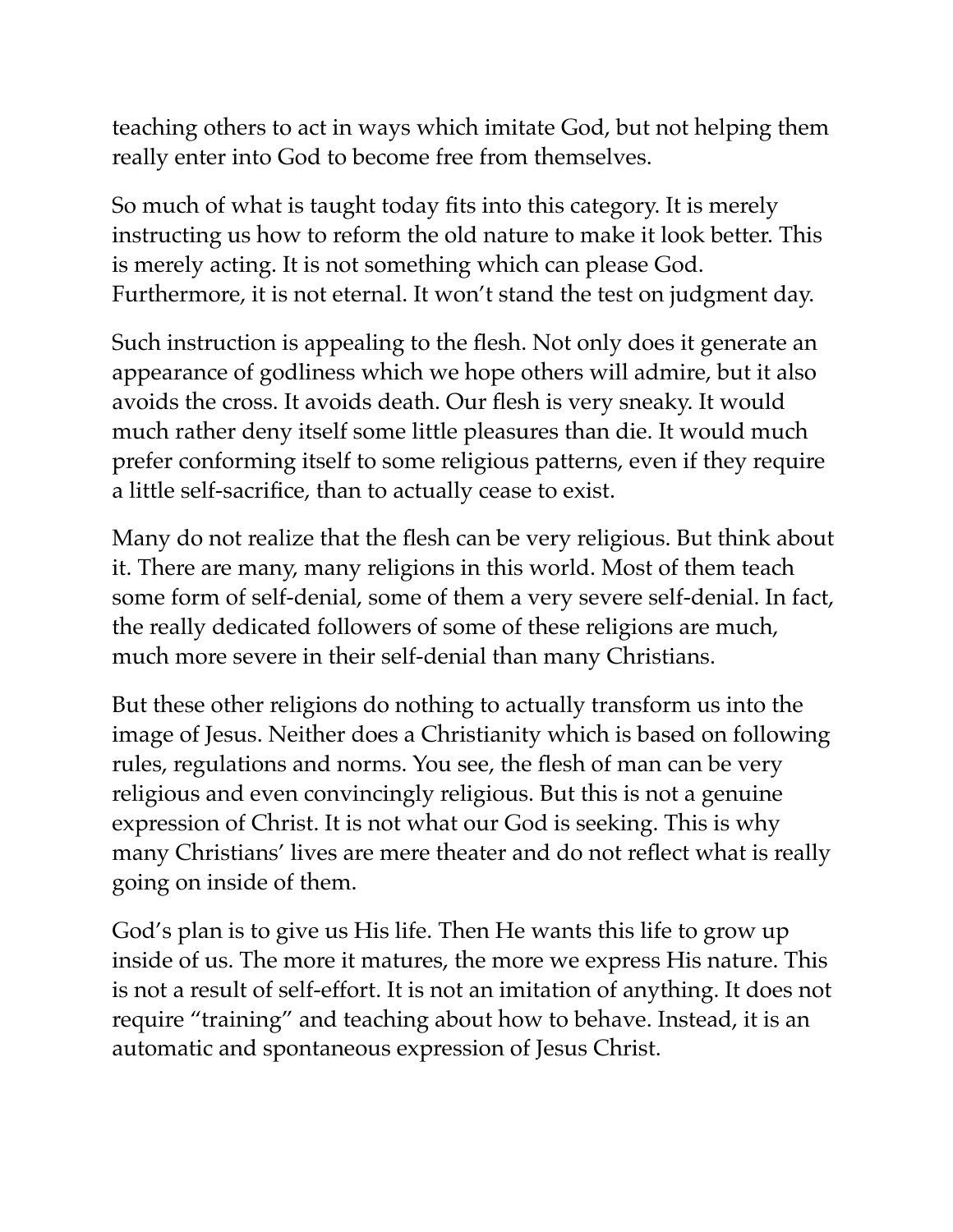Our righteousness cannot be something which we do or even can do. Paul condemns the Jews for this kind of activity. He writes: "For I testify concerning them that they have a zeal for God, but not according to a complete understanding. For being ignorant of God's righteousness and seeking to establish their own righteousness, they do not submit themselves to the righteousness of God" (Rm 10:2,3 FLNT).

The "righteousness of God" is just that. It is His and His alone. It is when He is living in us and when He is expressing Himself through us, that we exhibit a true righteousness which pleases Him. Anything other than this is just hypocrisy. It is something to be avoided "above all things."

*Other books by this same author:* 

# **THY KINGDOM COME**

#### **LET MY PEOPLE GO!**

# **GENUINE SPIRITUAL AUTHORITY**

#### **BABYLON**

#### **ANTICHRIST**

#### **SIGNS OF THE END**

#### **REPENTANCE UNTO LIFE**

#### **SEEDS**

#### **FROM GLORY TO GLORY**

#### **THE HIDDEN GOSPEL**

# **THE NEW TESTAMENT**